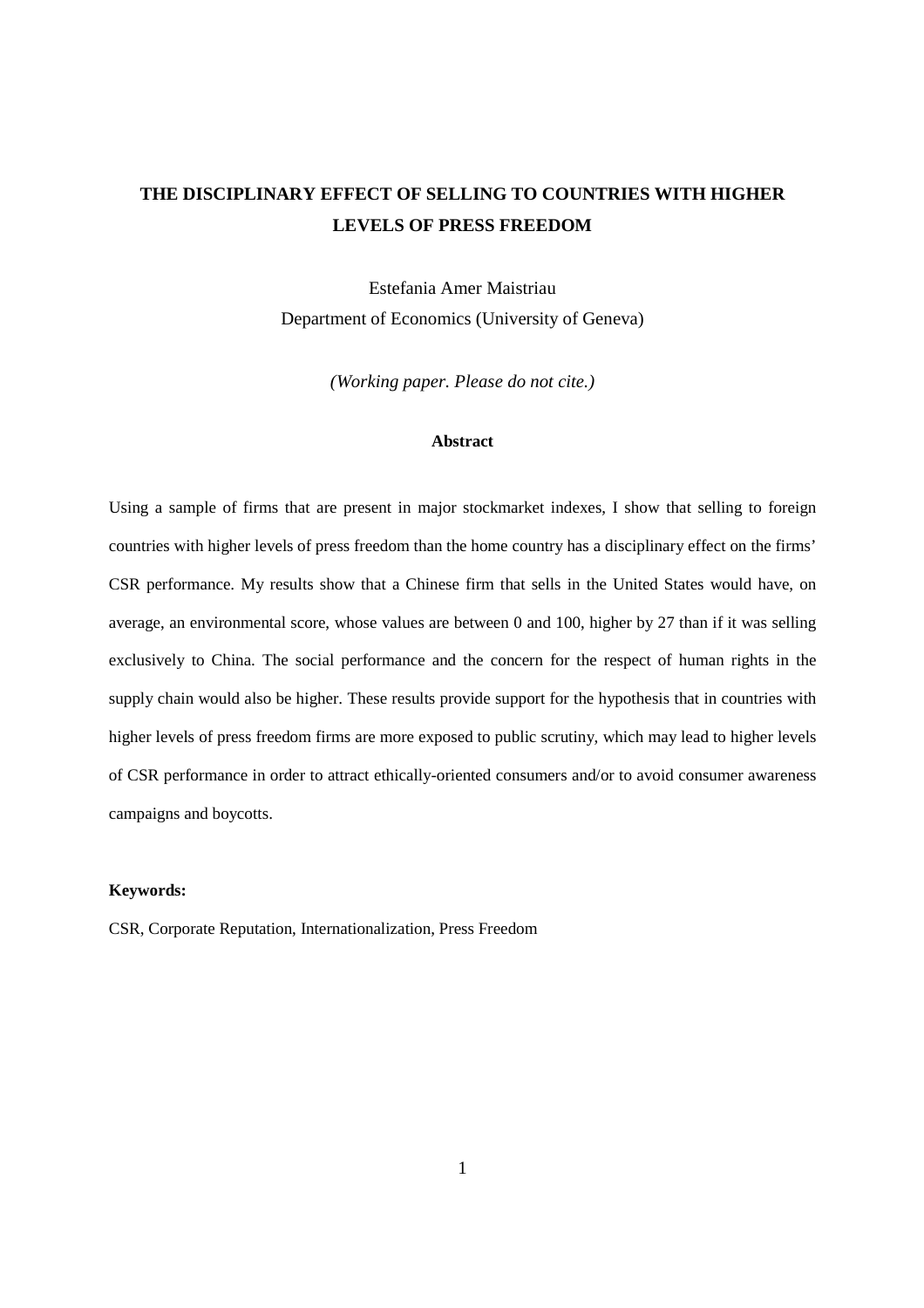Over the last decades, the role of globally-operating firms in the regulation of the economy has become increasingly important. Nowadays, these firms cooperate across borders with other private and public actors, establishing rules, regulations and institutions that build up private regimes of global governance (Willke, 2009). They implement socially responsible measures, adopt voluntary codes of conduct and cooperate with NGOs and other civil society members.

According to Vogel (2006), some practices and philanthropic activities that existed already a century ago could be considered as a form of "primitive" Corporate Social Responsibility (CSR). However, even if companies have been implementing socially responsible measures since the XIXth century, it is not until the last three decades that a major interest in CSR issues has emerged. This is probably due, at least in part, to the boycotts suffered by large firms such as Nestlé, Dow Chemical, Nike and Shell, as well as the increasing concern of consumers and civil society for the consequences of the business activity on society and the environment. Presently, consumers, activists and other civil society members are private actors that bring social and environmental issues to the attention of firms. Experts and reporters can also participate in the process, not only by identifying issues, but also by making them salient (Bonardi & Keim, 2005). The process, which involves the discussion of these issues in the public arena, is facilitated in countries where the free speech and the freedom of the press are guaranteed by democracy (Habermas, 1996).

In this paper I test whether the level of press freedom in foreign markets has a disciplinary effect on firms by raising their environmental and social performance. Indeed, in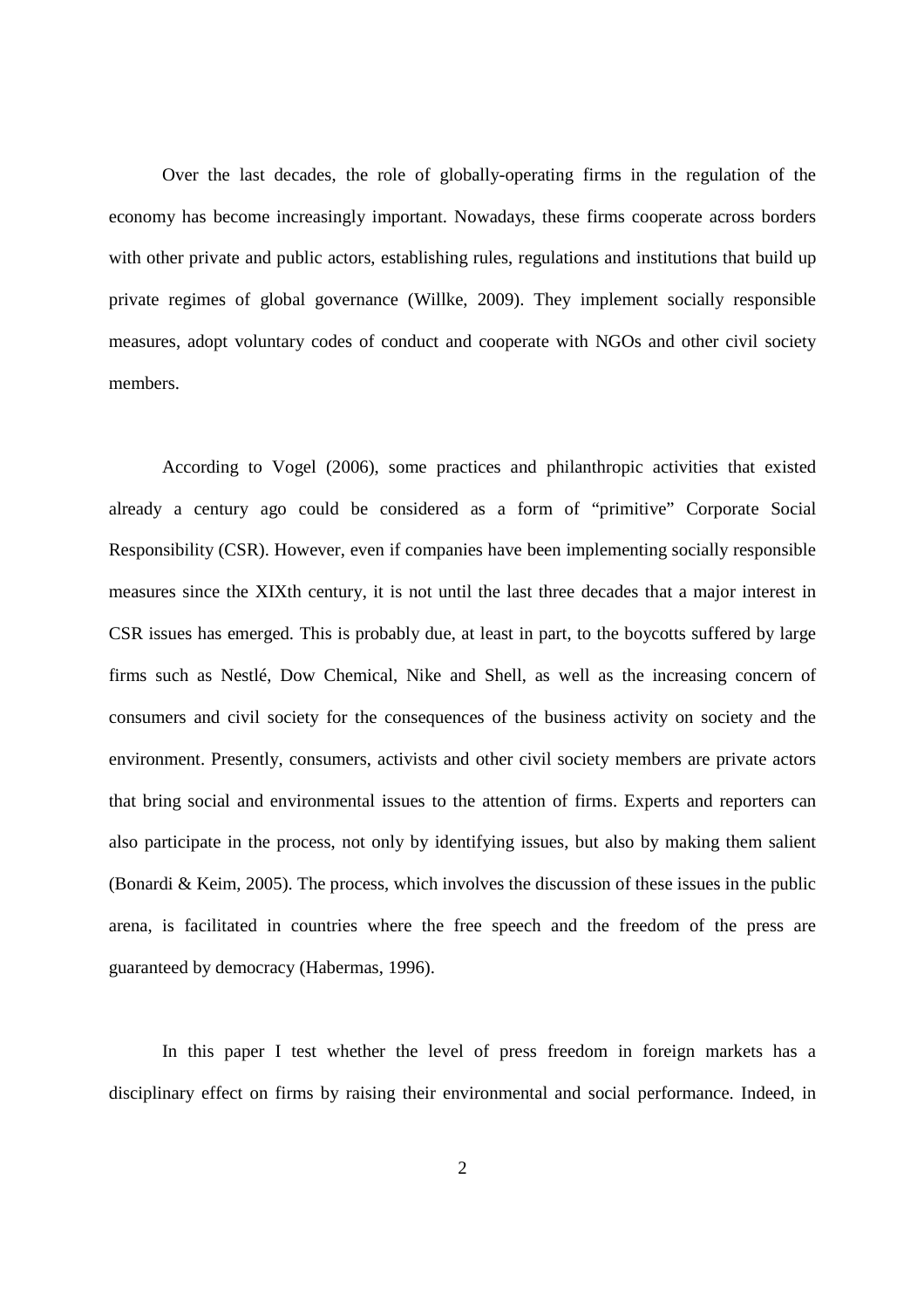countries where the press is free, firms are more subject to scrutiny by consumers, reporters, activists and other civil society members. As a result, in order to increase their market share and/or to avoid consumer awareness campaigns and boycotts, firms have more incentives to maintain a good reputation by implementing CSR measures. Therefore, firms selling in foreign countries with higher levels of press freedom should exhibit, all other things being equal, higher levels of CSR performance.

I perform a study at the firm level using a sample that contains the firms present in the major stockmarket indexes. I show that the press freedom in the foreign markets has a disciplinary effect on firms as long as the press freedom in the foreign markets is higher than in the home market. Indeed, when a firm enters foreign markets whose press freedom is lower or equal to the home market, the CSR performance that managers consider adapted to the home market should also be sufficient for the foreign markets' requirements. However, entering markets with more press freedom than the home country should lead a firm to become more socially and environmentally responsible. An identification strategy that relies on the press freedom gap between the international markets and the home country provides support for this hypothesis. According to the data, a Chinese firm that sells in the United States should have, on average, an environmental score, whose values are between 0 and 100, higher by 27 than if it was selling exclusively to China. The score in the society dimension of CSR, whose values are also between 0 and 100, should also be higher by 27. Moreover, the concern about the health, the safety and the training of its employees, as well as the concern for the respect of human rights in its supply chain, would also increase.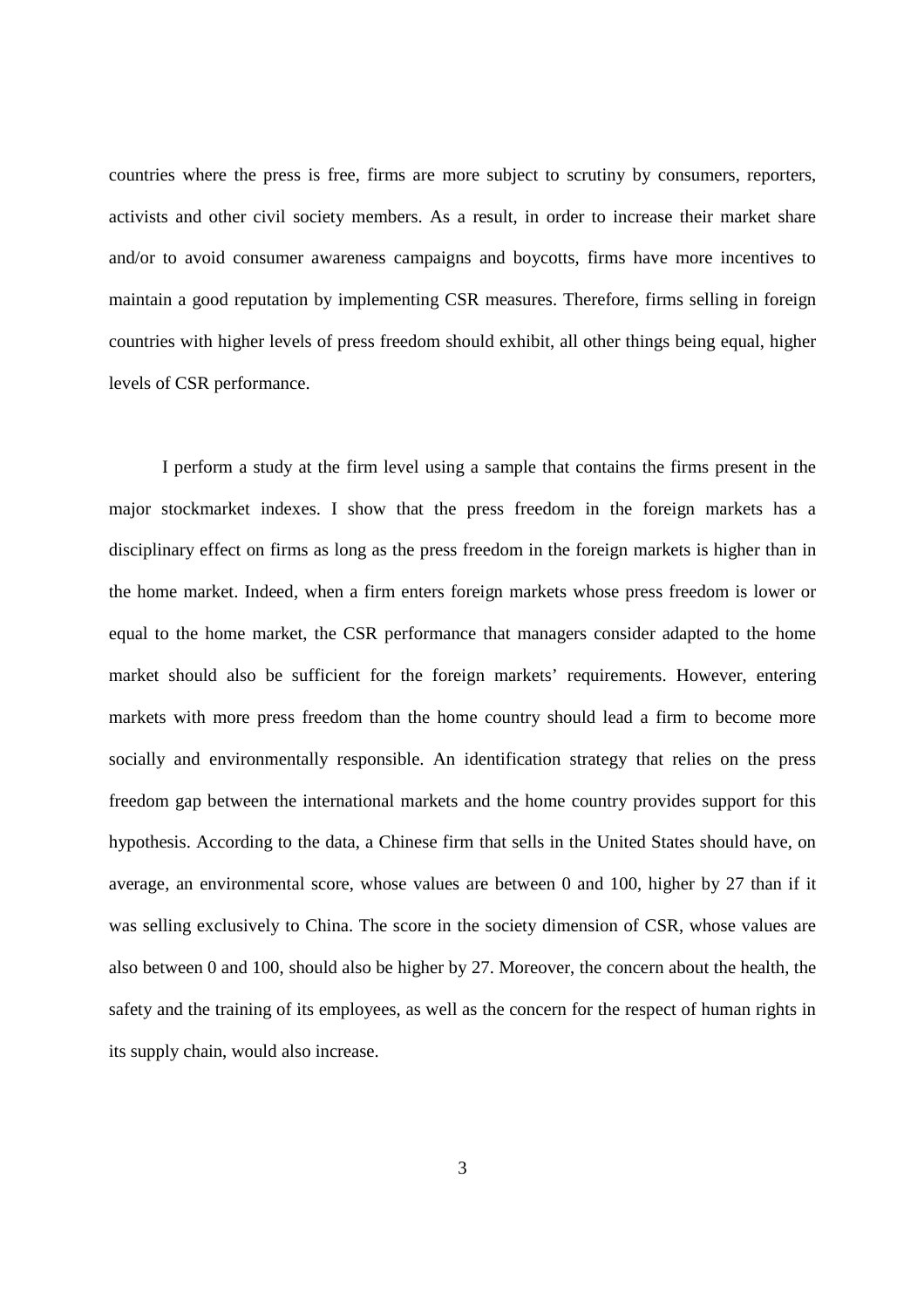The identification strategy must address two potential sources of bias that might contaminate the results. First, there could be reverse causality due to the firms' market entry decisions. Indeed, firms with higher levels of CSR might prefer foreign markets with high levels of press freedom, where they have a competitive advantage, while poor performers might avoid these markets. While the press freedom gap between the foreign markets and the home country is the explanatory variable, I introduce the press freedom in the foreign markets to control for a potential reverse causality problem. The presence of reverse causality should result in positive and significant estimate for this variable's coefficient. Since the estimate is never significantly different from zero, reverse causality is unlikely to be a source of bias. Second, there could be confounding factors that contaminate the results: some country-level time-invariant characteristics could have an impact both on the CSR performance displayed by this country's firms and their market entry choices, which determines the value of the explanatory variable. The same applies to industry-level time-invariant characteristics. To address these issues, I introduce country and industry-fixed effects.

The results I obtain have two implications. First, internationalization towards countries with higher levels of press freedom than the home country has a disciplinary effect on firms, thereby increasing their CSR performance. Second, the results suggest that in markets where the level of press freedom is higher firms encounter competitors that are, on average, more socially and environmentally responsible than in markets with less press freedom.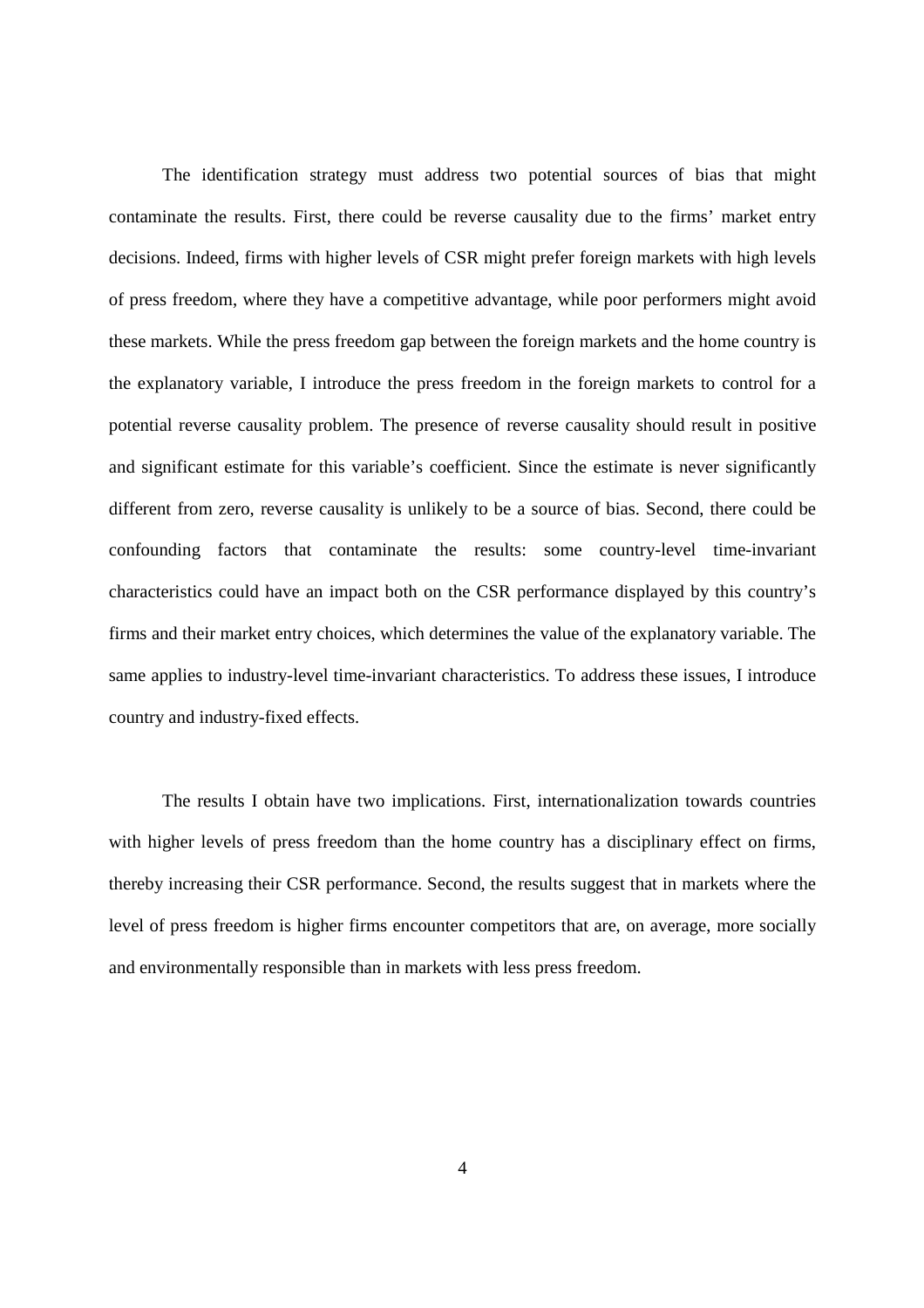#### **THEORY AND HYPOTHESES**

Firms decide to implement socially responsible measures for a variety of reasons. While some authors address the question using a cost-benefit analysis approach (Baron, 2003; Fernández-Kranz & Santaló, 2010), cultural factors could also affect the management's decision to implement socially responsible measures, independently of these measures' effect on profits. Indeed, decision-making processes within the firm depend, at least to some extent, on the managers' and workers' cultural background (Bollinger & Hofstede, 1987; d'Iribarne, 2003). On the other hand, a survey of 643 middle managers showed that propensity to engage in socially responsible behavior is positively related with self-transcendence values (universalism and benevolence), with positive affect and with moral and reputation-based reasoning styles (Crilly, Schneider, & Zollo, 2008). Finally, personal values help a firm's decision makers decide the relevance of a signal from the firm's environment and which issues deserve their attention, while they also determine the top management receptiveness to changes in the organization, products or processes (Bansal & Roth, 2000).

From a cost-benefit analysis perspective, the motivations of profit-maximizing firms to be socially responsible are summarized by Fernández-Kranz and Santaló (2010: 456):

"From the consumer side, CSR practices may increase profits because they directly increase consumer willingness to pay for the firm product [...]; prevent consumer boycotts [...]; or they credibly signal to the consumer the unobserved high quality of the firm products [...]. Good CSR standards can help to attract more or cheaper sources of capital from altruistic investors or investors that consider that socially responsible actions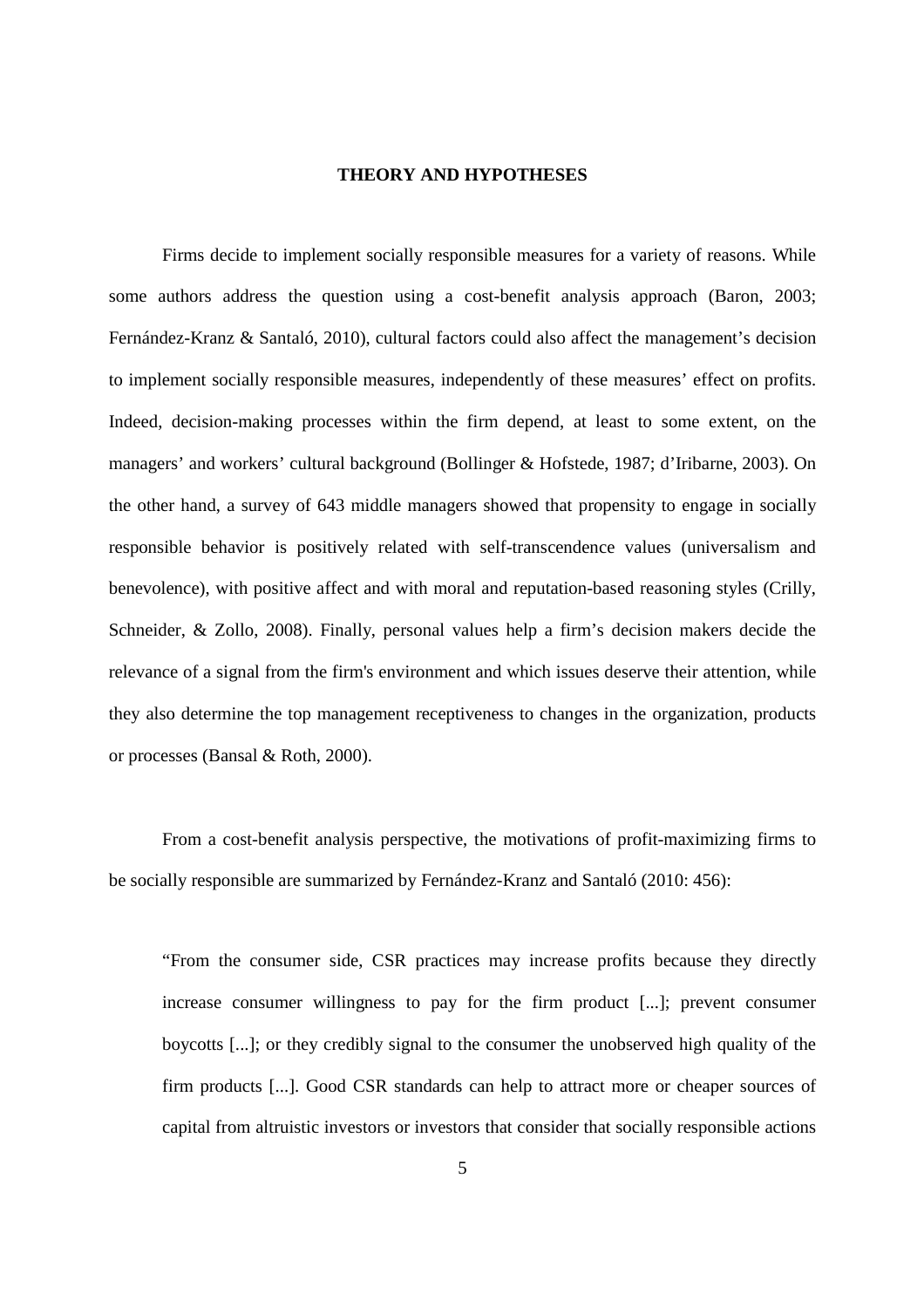signal the high quality of the management team [...]. Responsible firms may also benefit from improved employee morale and retention [...]. Finally, businesses could use CSR as a means to preempt more costly regulatory actions [...], to avoid taxes [...] and even to influence regulations in such a way that their competitors face higher costs than the firms practicing CSR"

Therefore, high levels of CSR performance can be a good strategy to attract ethicallyoriented consumers and/or charge a higher price for the products. Indeed, exhibiting high levels of CSR performance can work as a signal of a product's quality to affluent consumers who believe that a reliable and honest firm tends to produce better goods and services (Siegel & Vitaliano, 2007). In such cases, CSR is an instrument to advertise the quality of the products and sustain brand loyalty. However, the literature suggests that most consumers buy a greener product only if its price is not superior, it comes from a brand they know and trust, it can be found in stores they already frequent, it does not imply a major change in habits to use, and has at least the same level of quality as the less-green alternative (Vogel, 2006). Moreover, even if ethical consumerism can sometimes involve a large market share, such as the free-range egg sales in the UK, niche marketing remains the norm (Smith, 2008). In any case, a high level of CSR performance can attract consumers who are concerned with environmental and social issues. Indeed, CSR seems to be a source of competitive advantage for firms with products that embody ethical and social values, such as The Body Shop, Ben&Jerry's or Whole Foods (Castaldo, Perrini, Misani, & Tencati, 2009).

Furthermore, consumers might stop buying a firm's products for the firm's perceived failings in the field of CSR. According to Castaldo et al. (2009), the main motivation for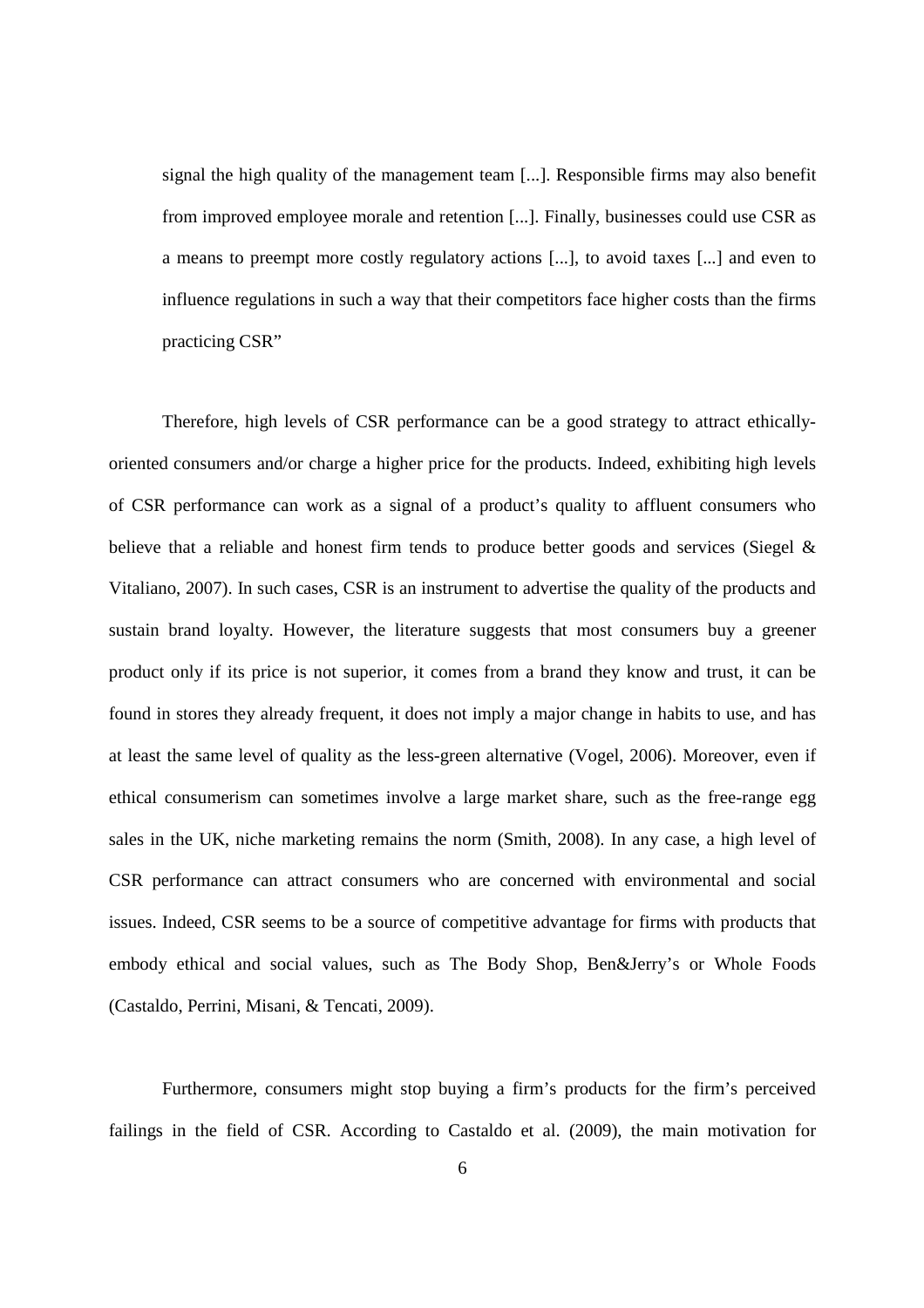companies to engage in CSR activities is avoiding social penalties. Thus, exhibiting a high level of CSR is expected to reduce the likelihood of consumer awareness campaigns and boycotts. Indeed, some years ago, before the 2010 Gulf of Mexico oil spill, British Petroleum had adopted a green position, while Exxon Mobil had decided to oppose the Kyoto Protocol. Even if both companies have received activist pressure, the pressure on Exxon Mobil seemed to be stronger (Baron, 2003). However, by choosing a responsive position the firm's management might also invite private politics and increase the likelihood of being a target of activists. Indeed, activists who want to draw attention to an issue might decide to target the most visible firms, regardless of the actual magnitude of the firm's impact on the problem (Porter & Kramer, 2006). Despite the fact that a firm's positioning as socially conscious might invite private politics, low CSR performances increase the likelihood of activist pressure, as suggested by the Exxon Mobil example and the attacks on Monsanto (Robin, 2008). Therefore, CSR is likely to protect firms from activists' attacks, especially in environments where the press is free.

To sum up, high levels of CSR performance should appeal to ethically-oriented customers and protect the firm from consumer awareness campaigns and boycotts. The potential benefits of maintaining a good reputation and the risk of exposure of a firm for socially irresponsible behavior is larger in countries where the firms' behavior can be exposed by the media and freely discussed by consumers, activists, and civil society. Therefore, the incentive for managers to choose high levels of CSR performance should be higher when a firm sells in markets with more press freedom.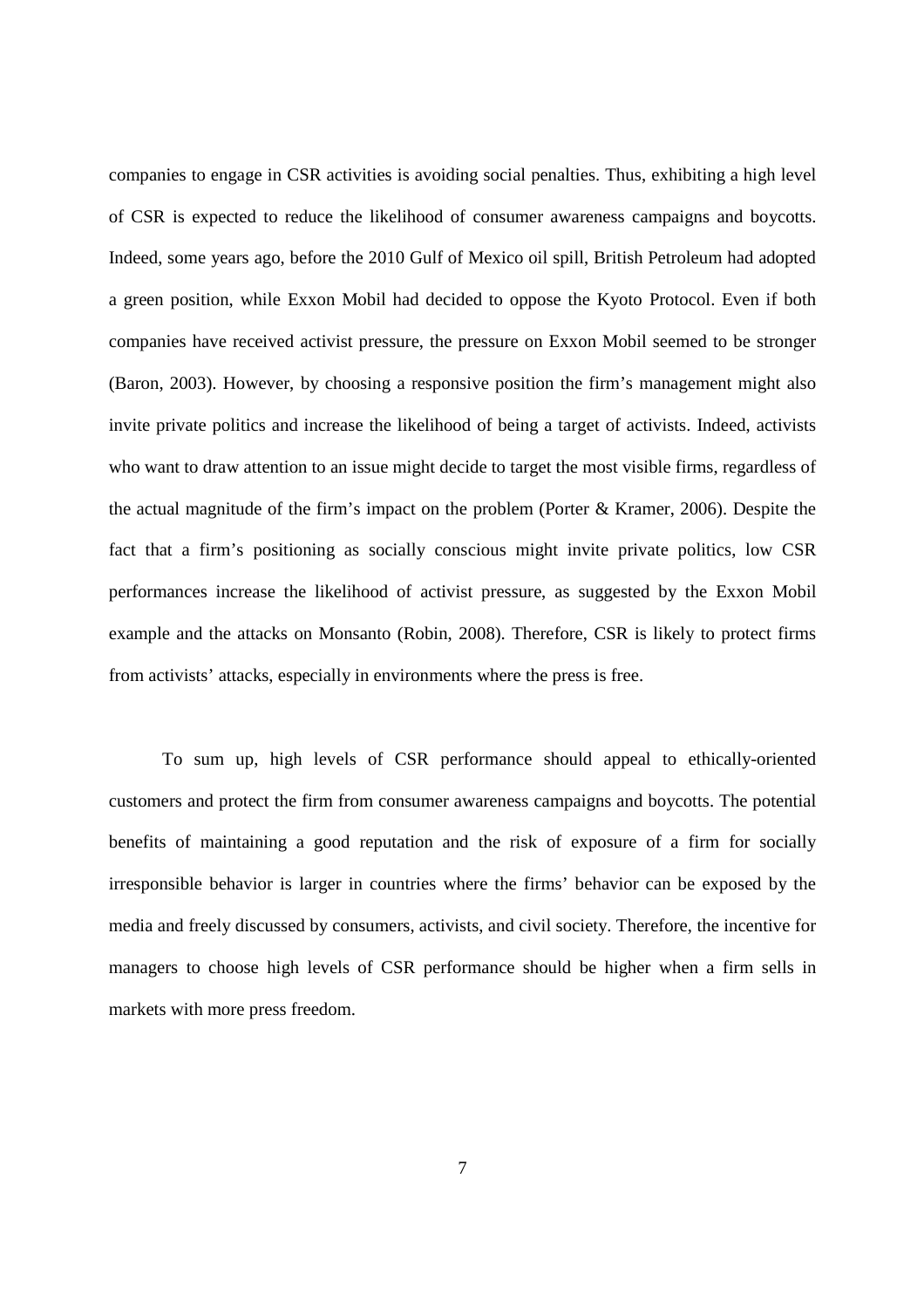A previous study showed that there is a positive correlation between a country's press freedom and the responsiveness of this country's private sector to environmental concerns (Dick & Zingales, 2002). However, this result does not prove that there is a causal relationship from the press freedom in the market to the CSR performance. First, there could be confounding factors at the country level that explain the positive correlation between the press freedom and the environmental performance, without the former being the cause of the latter. For example, a higher prevalence of postmodern values in a country could have contributed historically to high levels of press freedom and, at the same time, to a greater concern of the country's private sector for environmental issues. Second, even if there was a causal link from the press freedom in a country to its private sector's CSR performance, it could be completely unrelated to the home market. For example, in countries where the press can expose a firm's deeds more easily, managers and board members might have an incentive to choose high levels of CSR performance. Indeed, most managers are likely to be concerned about their reputation in the eyes of shareholders, future employers, their communities and their families (Dyck & Zingales, 2002). In order to assess the impact of the press freedom in the foreign markets on the firms' CSR performance, a study at the firm-level is required.

The disciplinary effect of the press freedom in the foreign markets should only be observable for the firms that have entered foreign markets with higher levels of press freedom than the home country. If a firm that sells exclusively in the home market enters a foreign market with less press freedom than the home market, the CSR performance that the managers consider adequate for the home market should be sufficient for the new market. However, if there is more press freedom in the new market than in the home country, the firm might have an incentive to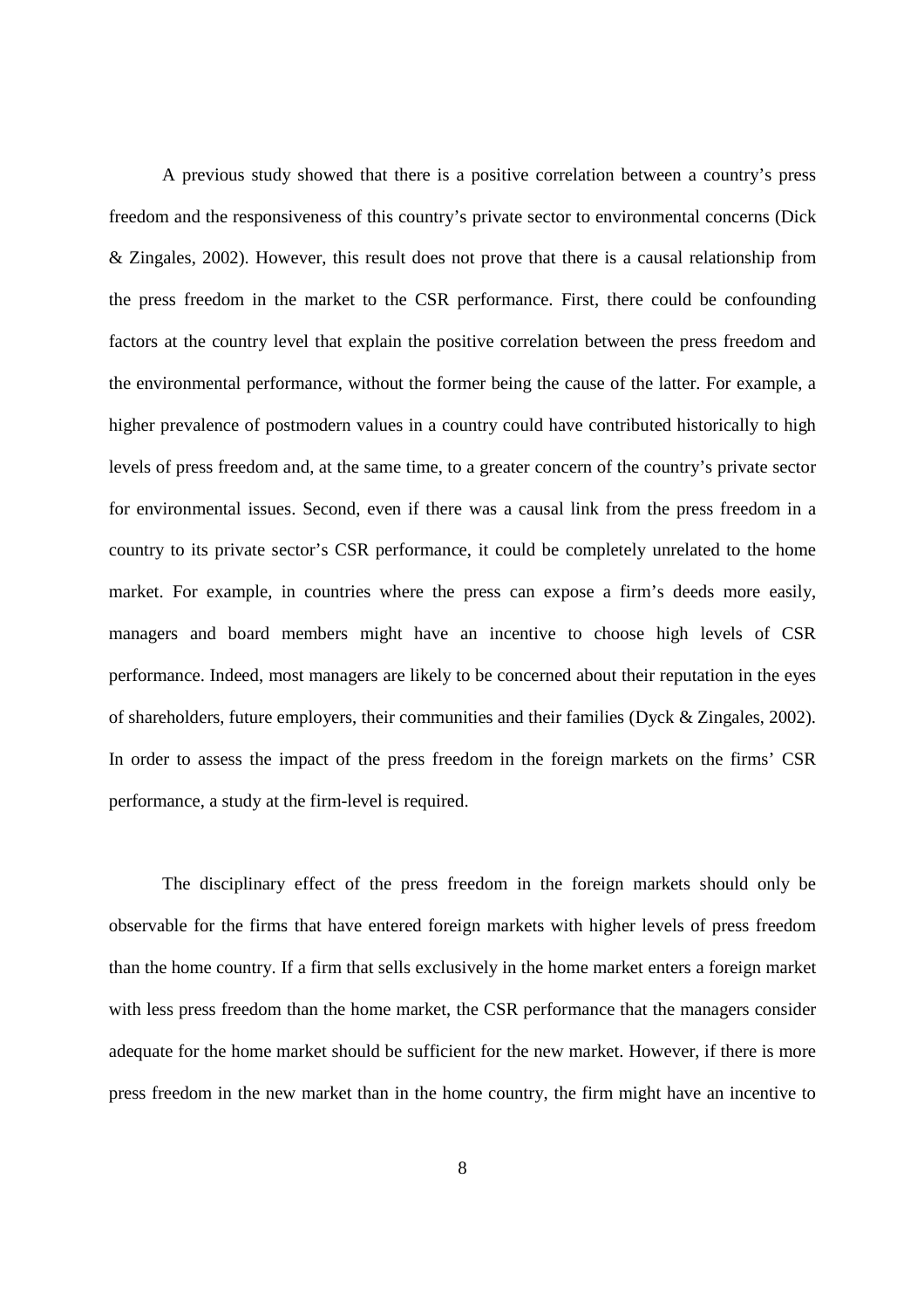increase its CSR performance in order to meet the new market's requirements. As a result, the disciplinary effect of the press freedom in the foreign markets should only be observed if there is more press freedom in the foreign markets than in the home market.

Therefore, firms selling in foreign markets with more press freedom than in the home country should exhibit a higher CSR performance, in order to attract foreign consumers and decrease the likelihood of consumer awareness campaigns or boycotts.

*Hypothesis 1. As long as there is more press freedom in the foreign markets than in the home country, the press freedom in the foreign markets has a disciplinary effect on the firm's CSR performance.* 

Finally, Brown, Vetterlein and Roemer-Mahler (2010) distinguish two types of actors within a firm: internal actors (company management and the operational staff that work at that firm) and external actors (NGOs, investors and public actors). Thus, consumers, activists, the media and society at large, excluding those who work for the firm, are external actors. If firms respond to the press freedom in the foreign markets with the intention of attracting ethically concerned consumers and avoiding consumer awareness campaigns and boycotts, the disciplinary effect of the press freedom in the markets should be stronger in the CSR dimensions that affect external actors than on those that affect internal actors.

*Hypothesis 2. The disciplinary effect of the press freedom in a firm's foreign markets on the CSR performance exhibited by the firm is stronger on the dimensions of CSR*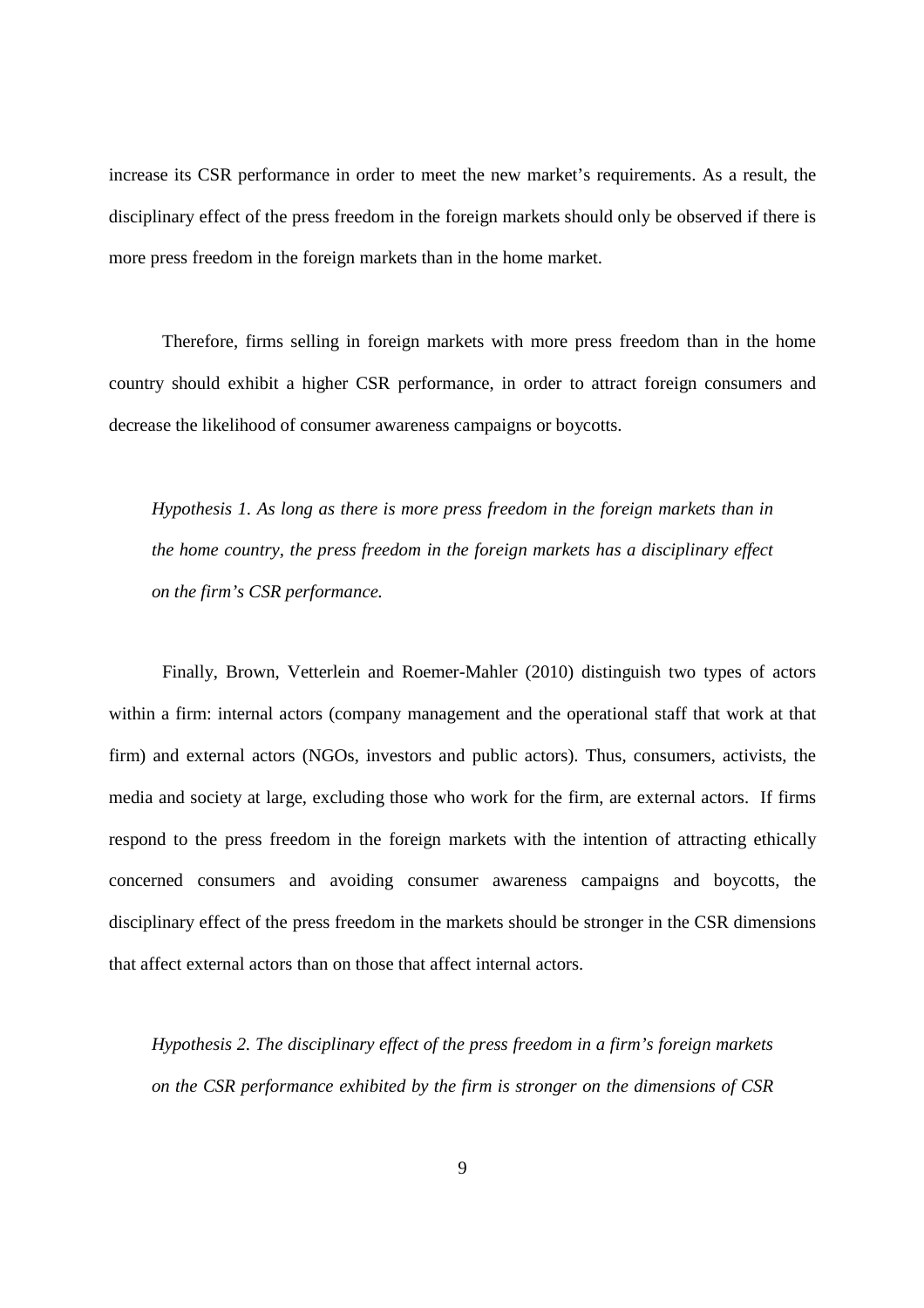*that affect external actors (the environment and society at large) than on those that affect internal actors such as the workforce.* 

Since CSR is a multidimensional concept, it is possible to evaluate the CSR performance of firms on several dimensions and, therefore, to test this hypothesis.

#### **DATA AND METHODS**

### **Sample**

The sample includes the 4012 firms covered by the Asset4 database (Thomson-Reuters) on December 6, 2011. This database provides the firms' CSR performances on environmental and social issues. According to Thomson-Reuters, the sample covers firms that are constituents of major indices, including: MSCI World, FTSE 100, Russell 1000, S&P 500, ASX300, NASDAQ100 and STOXX 600.<sup>1</sup>

#### **Variables**

-

I consider a total of eight dependent variables representing different dimensions and subdimensions of CSR performance. The explanatory variable accounts for the level of press freedom of a firm's foreign markets (*Foreign Markets Press Freedom*). Since the identification

<sup>&</sup>lt;sup>1</sup> On November 8, 2011, the detailed list of the indices covered by Asset 4 Universe was: S&P/TSX COMPOSITE INDEX (Canada), SMI INDEX (Switzerland), DAX INDEX (Germany), CAC 40 (France), FTSE 100 INDEX (United Kingdom), FTSE 250 INDEX (United Kingdom), S&P 500 INDEX (USA), NASDAQ 100 INDEX (USA), DJ STOXX INDEX (Europe), Russell 1000 INDEX (USA), S&P ASX 300 INDEX (Australia) and MSCI World Index.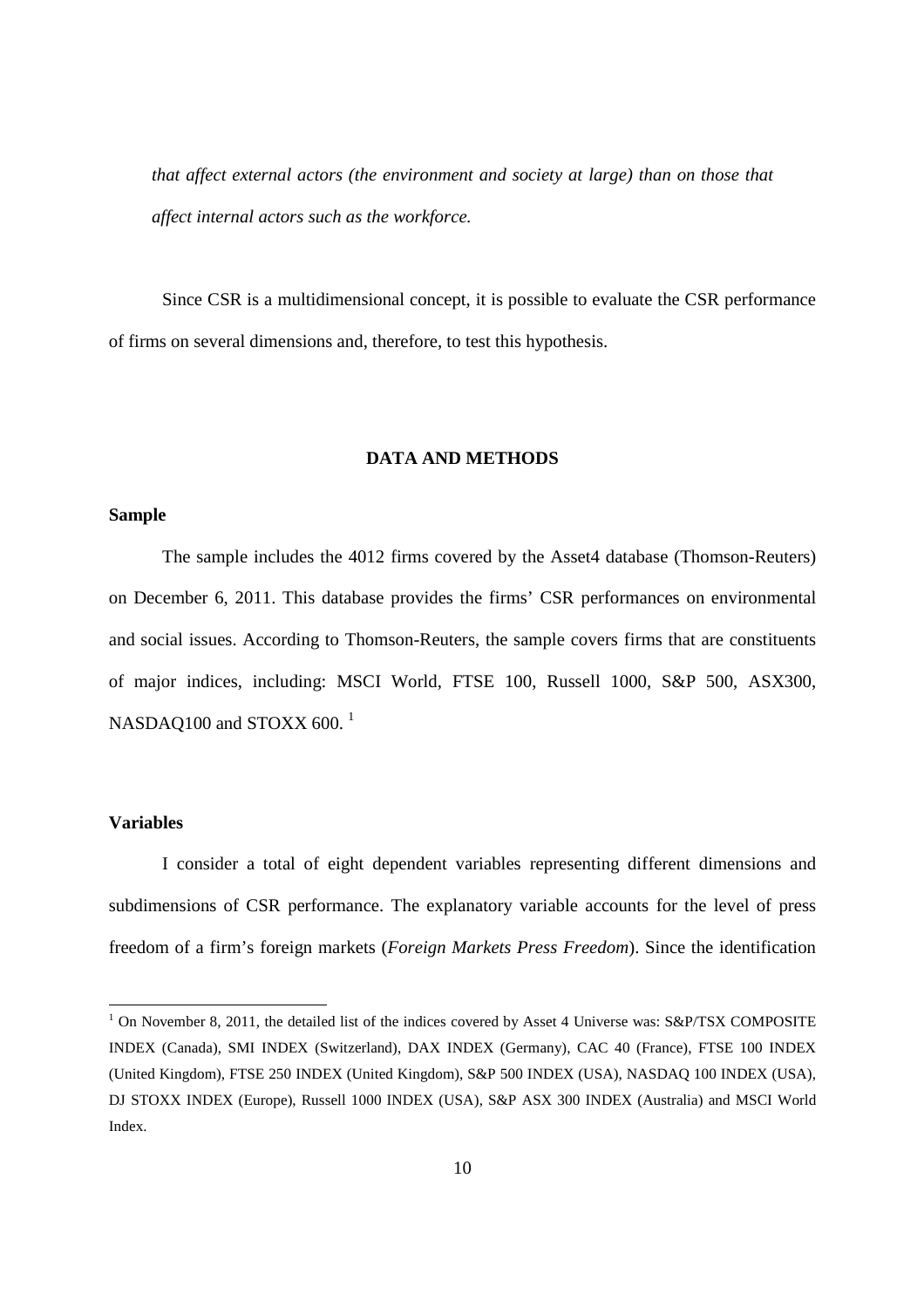strategy relies on the press freedom gap between the foreign markets and the home market, it requires a variable that accounts for the press freedom in the home country (*Home Country Press Freedom*). The country of domiciliation assigned by the Worldscope database (Thomson-Reuters) is used as a proxy for the home country. This choice is justified because the country of domiciliation is, in most cases, where the firm is incorporated, where the head offices are located and were it has been historically located. $2$  Moreover, the home country is often the first market, or at least one of the firm's largest markets.<sup>3</sup>

Firm size, profitability and leverage are control variables that account for firm-level characteristics that might affect the CSR performance. There are two indicators of size: market capitalization and net sales. The international markets' average environmental regulation stringency is introduced as a control variable when the indicator of environmental performance is the dependent variable, while the international markets' average social safety net protection is a control variable for the dimensions of CSR related to social issues.

-

 $2^2$  The country of domiciliation is a proxy for the home country. Of the 1286 firms for which there is a full set of data in terms of all the variables, including both indicators of size, I kept the 25% of the sample with the largest firms. Of these firms, only 3% were founded in a totally different country than the country of domiciliation. On the other hand, 97% of the firms in the subsample had the headquarters exclusively located in the country of domiciliation Therefore, it is reasonable to assume that most firms in the sample for which there is a full set of data were founded and have their headquarters in the country of domiciliation, or are the result of mergers in which at least one of the firms is from the country of domiciliation.

 $3$  Of the 1286 firms for which there is a full set of data in terms of all the variables, the first market and the country of domiciliation are the same in 94% of the cases, while for 2% of the firms the country of domiciliation is mentioned as one of the firm's markets, but not the first one. Therefore, more than 96% of the subsample for which there is a full set of data sells in the country of domiciliation.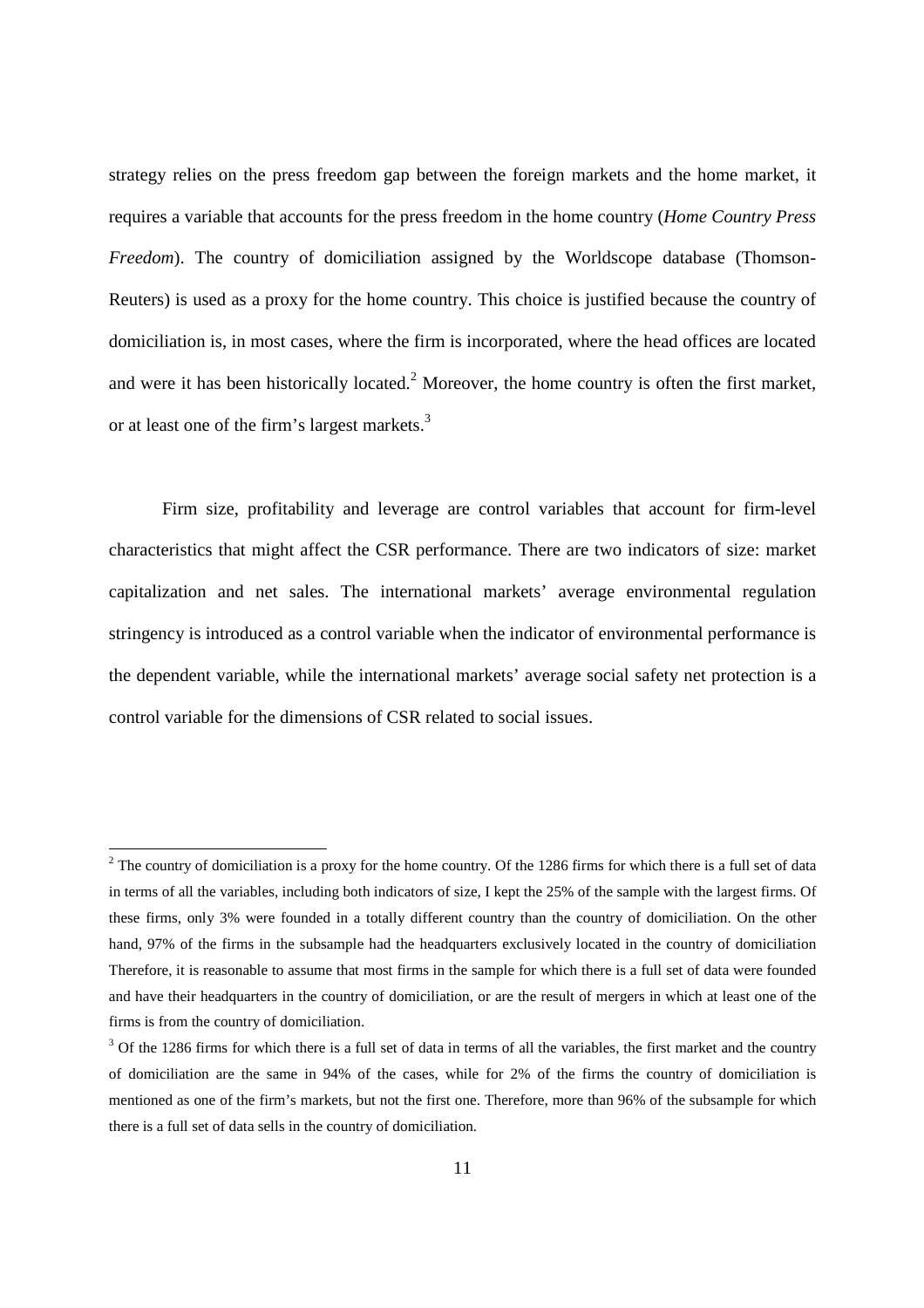**Dependent variables.** The indicators of CSR performance are obtained from the Asset4 database (Thomson-Reuters). This database provides a measure of global environmental performance (*Environmental Score*). There are also seven subscores in the social dimension (community, human rights, product responsibility, diversity&opportunity, employment quality, health&safety and training&development). First, I calculate the 2009-2010 average of each subscore<sup>4</sup>. In order to test hypothesis 2, I use these seven subscores to construct two indicators of CSR performance in the social dimension. First, the average of the community, human rights and product responsibility subscores is a proxy for the performance on the society dimension (*Society*), which concerns external actors. Second, I average the four subscores related to the workforce, that is, diversity&opportunity, employment quality, health&safety and training&development to obtain a proxy for the CSR performance in the workforce dimension (*Workforce*), which concerns exclusively internal actors. The value of all the scores and subscores of CSR performance is comprised between 0 and 100. Finally, the Asset4 database also provides *Human Rights Breach Contractor*, a dummy variable which is equal to unity if the managers report to be ready to end a partnership with a supplier who does not respect human rights and zero otherwise. This variable is a proxy for the reported concern of the firm's managers for the CSR performance in the supply chain dimensions. Thus, I consider four dimensions of CSR performance (environment, society, workforce, supply chain). Support for hypothesis 2 requires that the disciplinary effect in the workforce dimension is significantly smaller than in the other three dimensions, or even undetectable. If the disciplinary effect in the workforce dimension is not significantly different from 0, the four Asset4 subscores related to the workforce (*Diversity&Opportunity*, *Employment Quality*, *Health&Safety* and

-

<sup>&</sup>lt;sup>4</sup> The 2009-2010 average increases the sample size by around 12% with respect to the 2010 average. Thus, the 2009-2010 average allows the exploitation of a higher amount of information on firms.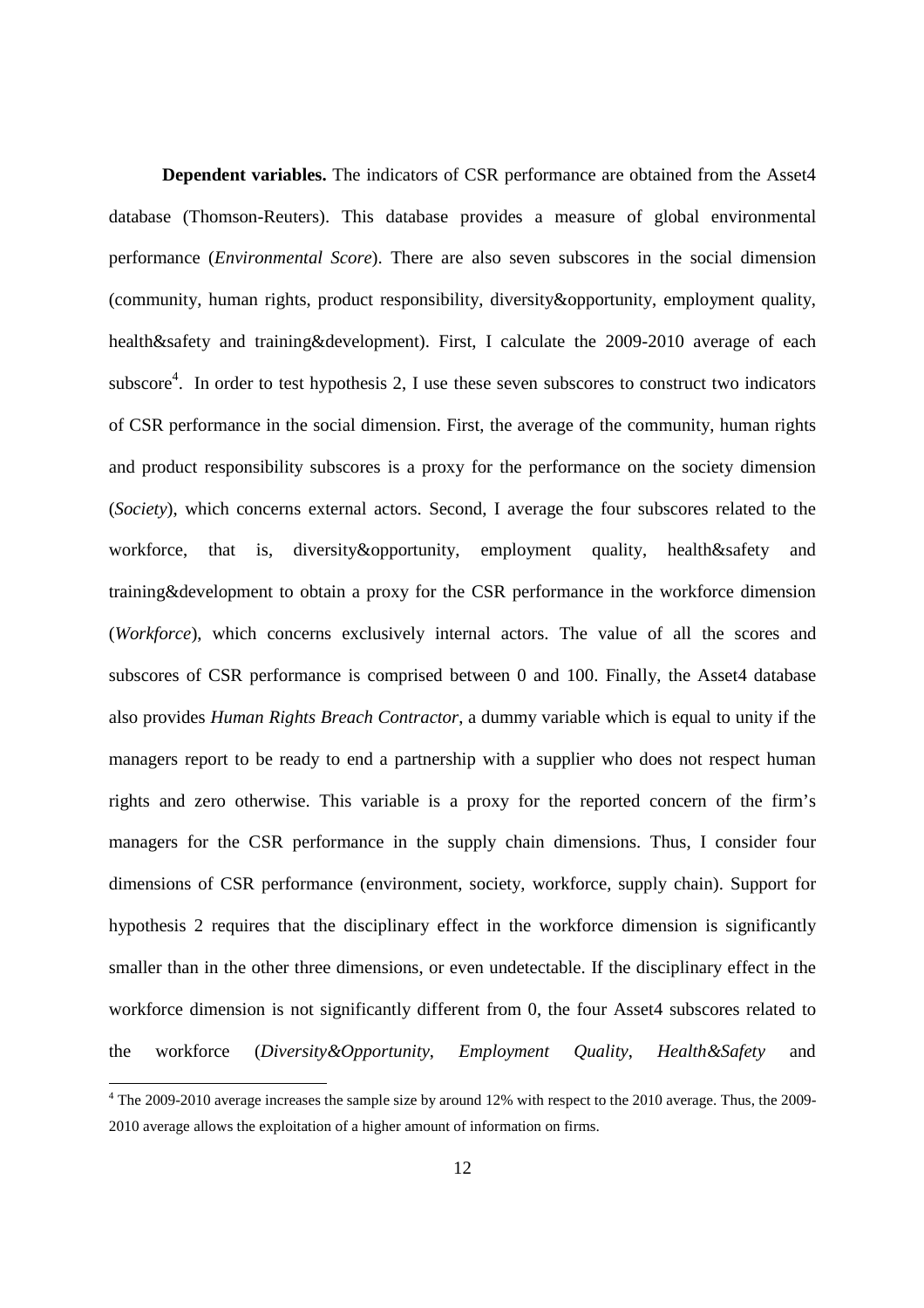*Training&Development*) can be used as dependent variables to confirm the absence of a disciplinary effect in the workforce dimension.

**Foreign Markets Press Freedom.** The indicator of the level of press freedom in the foreign markets is a weighted average of level of press freedom in the markets where a firm sells, for the 2002-2010 period, excluding the home country. First, I collect the data available on each firm's ten most important markets in terms of sales for the 2002-2010 period, which is available in the Worldscope database (Thomson-Reuters). Second, I attribute to each market the level of press freedom of the corresponding country using the press freedom index, which is available since 2002, on the Reporters Without Borders website (Reporters Without Borders, 2011).<sup>5</sup> In order to facilitate the interpretation of the regression coefficients, the Press Freedom Index is recoded so that the level of press freedom is between 0 and 10 and increases with increasing levels of press freedom.<sup>6</sup> Third, I calculate a weighted average of the level of press freedom of all the markets, excluding the country of nationality, for every year between 2002 and 2010. The weight for each market is the fraction of sales in that market, with respect to the total international sales. Finally, I average these values over the entire 2002-2010 period to obtain the value of *Foreign Markets Press Freedom*.

<u>.</u>

<sup>&</sup>lt;sup>5</sup> When one of the firm's markets is constituted by more than one country ("Africa/Australia", "Pakistan & Sri Lanka", "All other countries", etc.) the data on that market is discarded because it is not possible to attribute a level of press freedom to this market. However, when all the countries in the area have a high level of press freedom ("European Union Countries", "USA/Canada", "Benelux", etc.). I attribute to that geographic area the 2002-2010 average level of press freedom of all the countries that belong to the following United Nations geographic areas: North America, Australia&New Zealand, Northern Europe and Western Europe (United Nations Statistics Division, 2012). All the countries in these geographic areas display high levels of press freedom. The objective is to remove from the database as few observations as possible and minimize the loss of information.

<sup>&</sup>lt;sup>6</sup> The Press Freedom Index can adopt values between 0 and 115.5, and it increases with decreasing levels of press freedom. The recoding assumes a linear relationship between the original index and the new indicator.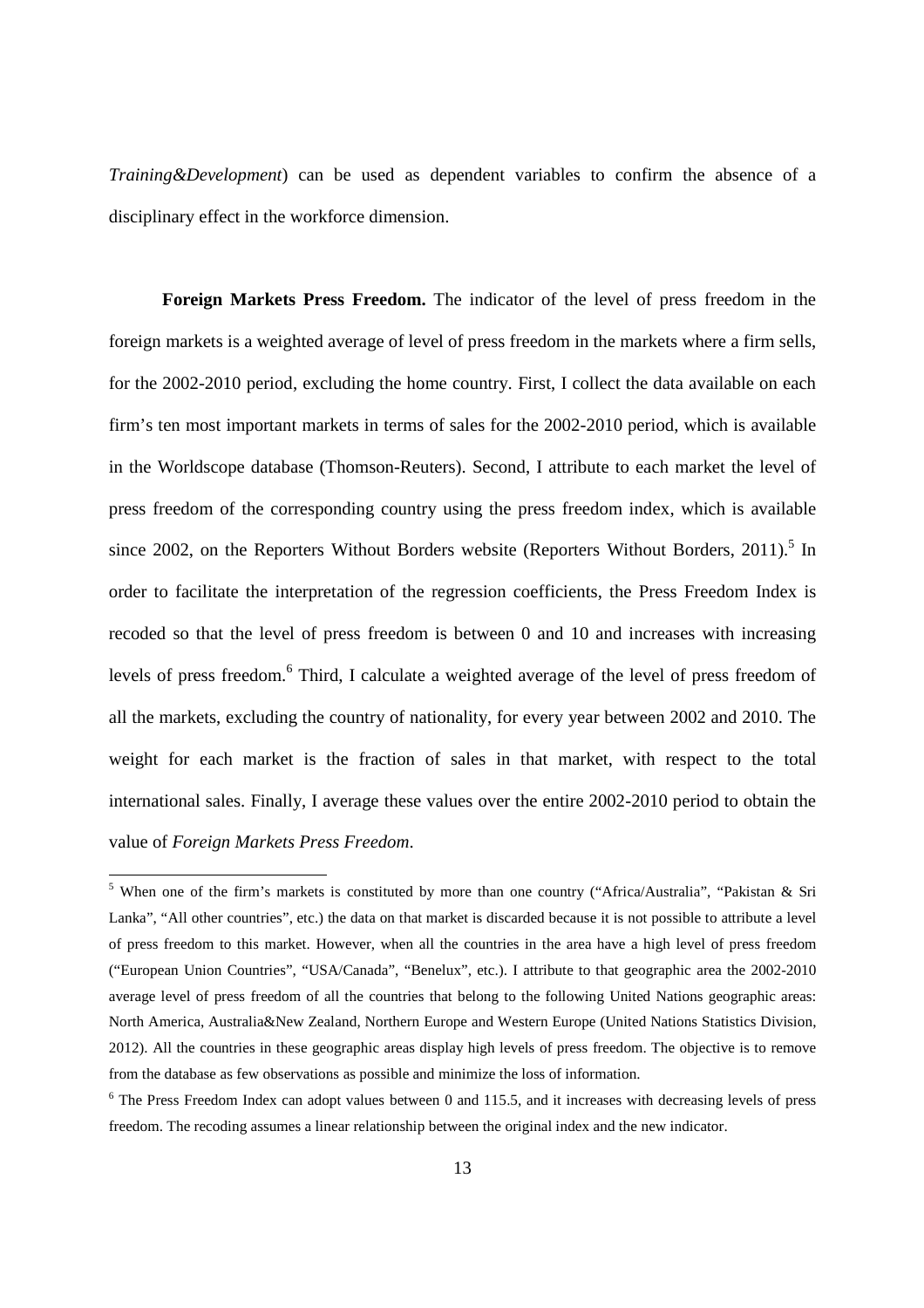**Home Country Press Freedom**. The level of press freedom in the home country is required to identify the disciplinary effect of selling to foreign markets with higher levels of press freedom than the home market. Each country is attributed the median of the annual press freedom index in the home country for the  $2002-2010$  period.<sup>7</sup> The data are available at the Reporters Without Borders website (Reporters Without Borders, 2011).

Firm Size. Larger firms tend to face significant stakeholder pressure and, as a result, they exhibit on average higher levels of corporate donations (Adams & Hardwick, 1998; Brammer, Pavelin & Porter, 2009) and, more generally, higher levels of CSR performance (Ioannou & Serafeim, 2012; Jackson and Apostolakou, 2010). To control for firm size, I introduce the firm's market capitalization at the end of 2010, in trillion USD, in the regressions. The market capitalization data is retrieved from the Datastream database (Thomson-Reuters). I check the robustness of the results to replacing the market capitalization by the net sales. The firm's net sales at the end of 2010, in billion USD, are available in the Worldscope database (Thomson-Reuters). In previous studies where the dependent variable was an indicator of CSR, firm size has been introduced as a regressor either in levels or in logarithms (Jackson and Apostolakou, 2010; Brammer et al., 2009; Ioannou and Serafeim, 2012; Waddock and Graves, 1997). I also check the robustness of the results to using the natural logarithm of the market capitalization and the sales.

-

 $<sup>7</sup>$  The press freedom index tends to change little from year to year. However, some unusual event that happens on a</sup> given year can result in an unusually high or low press freedom index on that year. The median minimizes the impact of extreme values of the index on the press freedom level that characterizes the 2002-2010 period.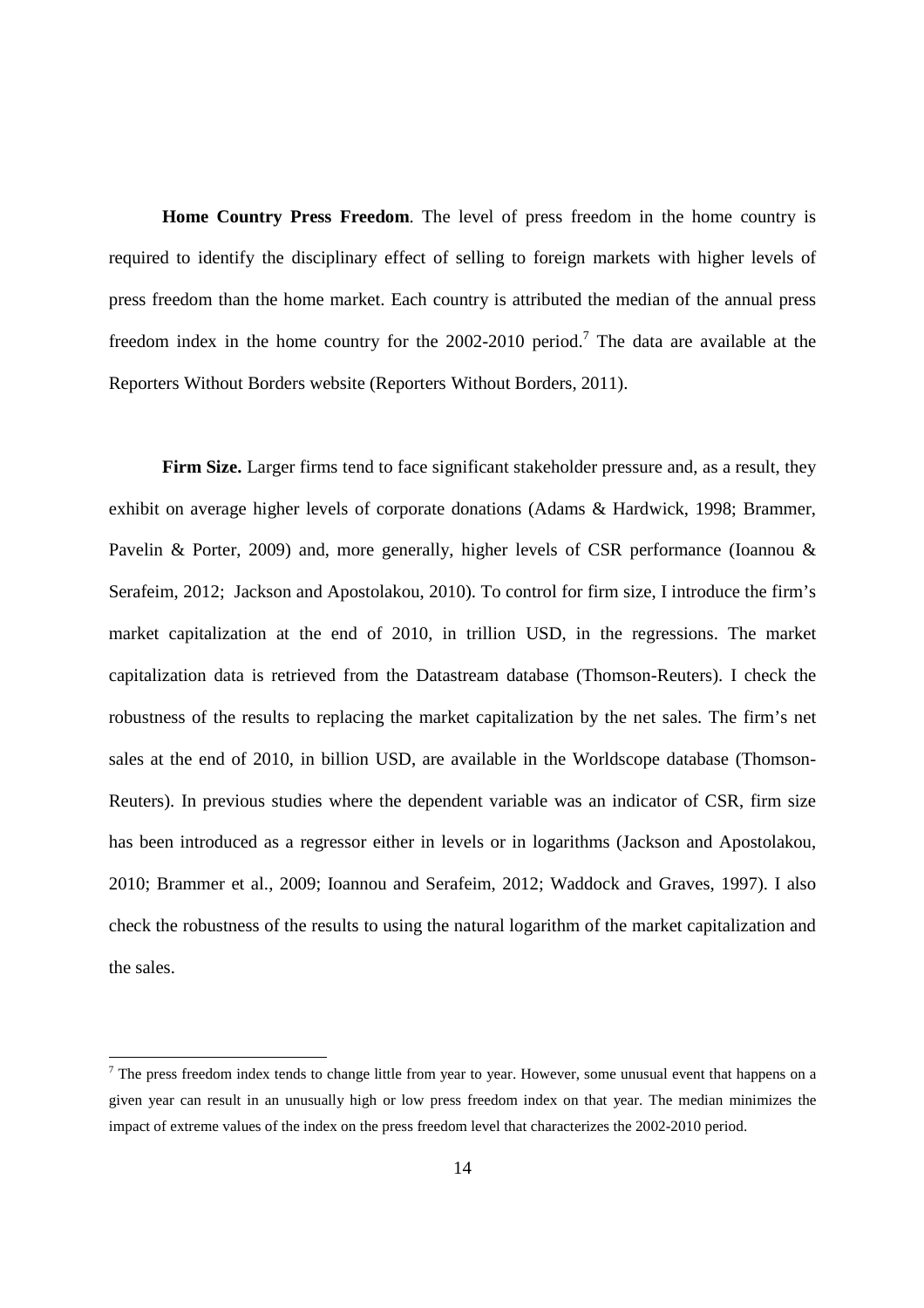**Profitability.** While profitable firms have more resources for CSR, firms with poor financial performance are more likely to restrict managerial discretion over CSR expenditures (Adams & Hardwick, 1998). Some studies that use firm profitability as an explanatory or a control variable when the dependent variable is an indicator of CSR performance find a positive relationship between the two (Adams & Hardwick, 1998; Ioannou & Serafeim, 2012), while others do not find any significant relationship between them (Brammer et al., 2009; Jackson & Apostolakou, 2010). More generally, a meta-analysis of 251 studies published between 1972 and 2007 shows that, on average, the correlation between CSR and corporate financial performance is positive but weak (Margolis et al., 2009). Therefore, the return on assets in 2010 is introduced to control for firm profitability. The data is retrieved from Worldscope (Thomson-Reuters).

**Leverage**. High levels of firm leverage can constitute a burden upon future returns (Brammer and Pavelin, 2006), while imposing on firms high debt contracting costs, which has a negative impact on the firms' resources available for CSR (Adams and Hardwick, 1998). The value of this control variable is the firm's debt as a percentage of total assets in 2010, available in the Worldscope database (Thomson-Reuters).

**Foreign Markets Environmental Regulation.** Since there is a positive relationship between civil liberties and post-materialist values (Inglehart, 2000), it is likely that in countries with higher levels of press freedom the public is more concerned about environmental and social issues. Therefore, in countries where the press is free, politicians face a public that pays more attention to these issues and, simultaneously, they are more concerned about the potential impact of media exposure on their own reputation (Dyck & Zingales, 2002). Therefore, higher levels of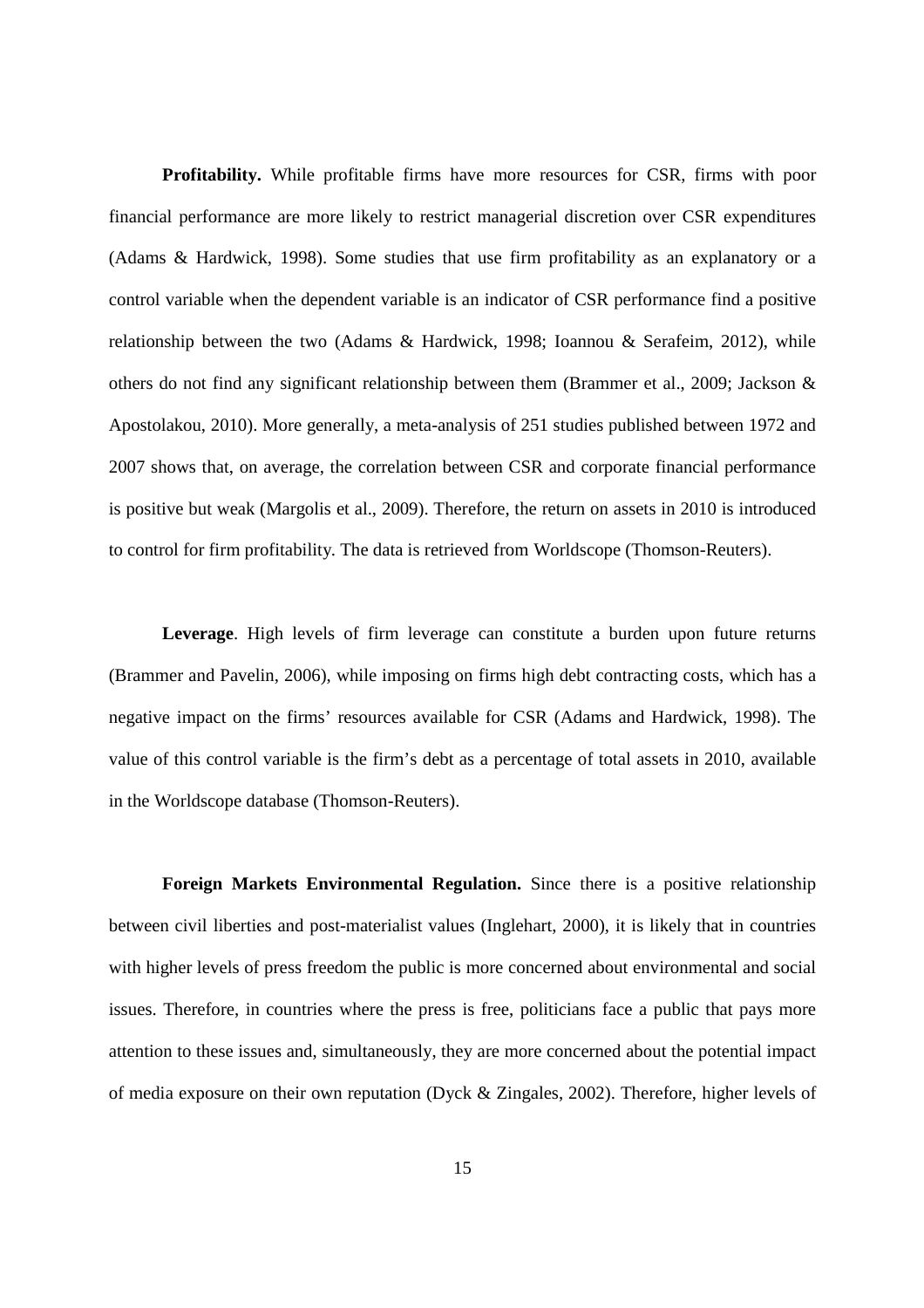press freedom should increase the incentives for politicians to introduce environmentally and socially friendly regulations. As a result, a firm that enters a foreign market with a higher level of press freedom than the home country might be faced to more stringent environmental and social regulations, thereby increasing its environmental and social performance. I introduce the foreign markets' average of the World Economic Forum (WEF) indicator of environmental regulation stringency. This control variable is calculated using the procedure designed for *Foreign Markets Press Freedom*, but with the WEF indicator of environmental regulation stringency instead of the press freedom level.<sup>8</sup>

**Foreign Markets Social Regulation.** When the dependent variable measures social performance, the proxy for the social regulation stringency is the foreign markets' average of the WEF indicator of social safety net protection. It is calculated following the same procedure as for *Foreign Markets Environmental Protection*. 9

### **The identification strategy**

-

When a firm enters a foreign market with lower levels of press freedom than the home country, there is no reason for the managers to modify the level of CSR performance displayed.

<sup>&</sup>lt;sup>8</sup> In this case, I could not consider that there were geographic areas with a maximum environmental stringency. Moreover, since the WEF indicator of environmental regulation stringency was only available since 2004, the 2004 data is used for the 2002-2003 foreign sales data. Before calculating the foreign markets' average, the indicator, whose values are between 1 (very lax environmental regulation) and 7 (among the worlds' more stringent environmental regulation), is recoded so that its value is between 0 and 10.

<sup>&</sup>lt;sup>9</sup> Since the WEF indicator of social safety net protection was only available for 2009 and 2010, the 2009 data is used for the 2002-2008 foreign sales data. Before calculating the foreign markets' average, the indicator, whose values are between 1 (no formal social safety net provide protection from economic insecurity in the event of job loss or disability) and 7 (full protection), is recoded so that its value is between 0 and 10.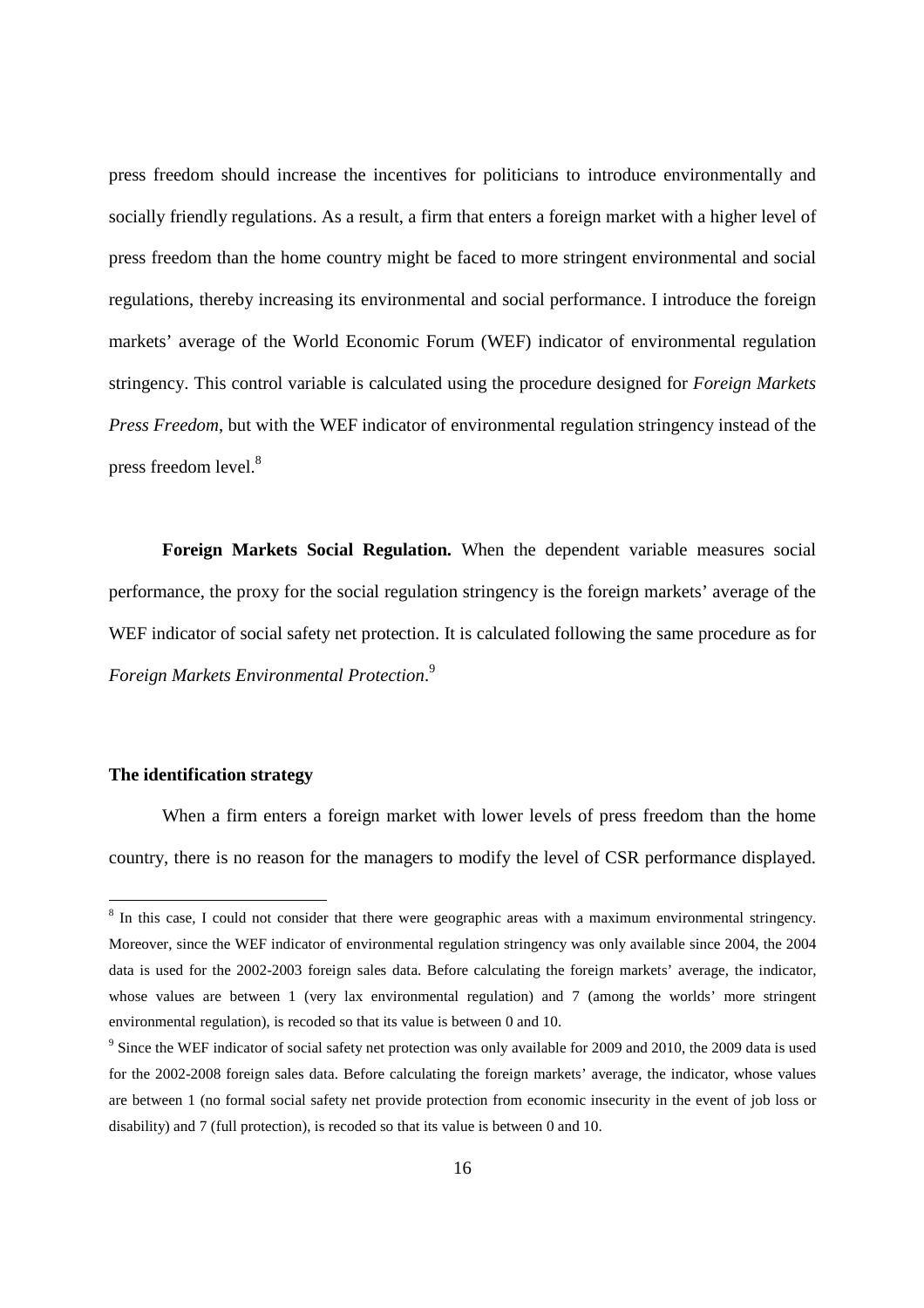On one hand, an increase in the level of CSR performance is unnecessary because the media pressure is not stronger in the foreign market than in the home country. On the other hand, there is no reason to lower a level of CSR performance that managers consider adapted to the home market requirements. However, when the press is freer in the foreign markets than in the home country, we should observe a disciplinary effect of the press freedom in the foreign markets on the firm's CSR performance. Therefore, the press freedom gap between the foreign markets and the home market should only have an impact on the CSR performance as long as this gap is positive. As a result, I model the relationship between the press freedom in the foreign markets and the indicator of CSR performance as follows:

$$
CSR_{ics} = \alpha + \gamma \text{ } max[0, \text{ } Foreign Markets Press Freedom_{cs} - Home Country Press Freedom_{cs}] + \delta \text{ } X_{ics} + \varepsilon_{ics}
$$
\n
$$
(1)
$$

where  $i$  represents the firm,  $c$  its home country,  $s$  is the industry sector and  $X$  is a column vector that contains all the controls and  $\delta$  a row vector with the coefficients. If hypothesis 1 is verified,  $\nu$  should be positive and significant.

However, the model I test is:

$$
CSR_{ics} = \alpha + \beta \ Foreign Markets Press Freedom_{ics}
$$
  
+  $\sigma$  [Foreign Markets Press Freedom\_{ics} × Positive Gap\_{ics}]  
+  $\varphi$  [Home Country Press Freedom\_{ics} × Positive Gap\_{ics}]  
+  $\delta X_{ics} + \theta_c + \mu_s + \varepsilon_{ics}$  (2)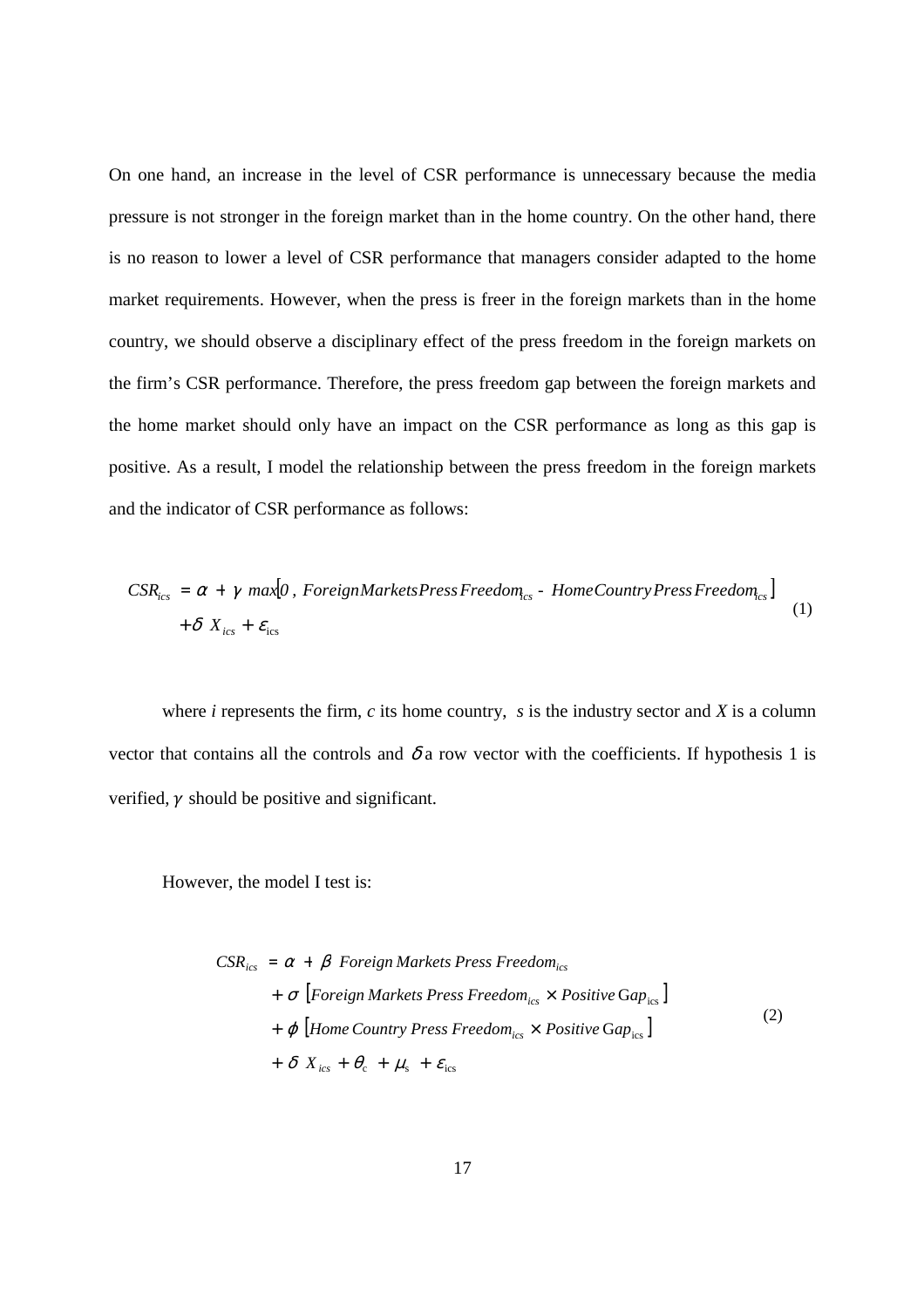where *Positive Gapics* = 1 if *Foreign Markets Press Freedomics* > *Home Country Press Freedom*<sub>ics</sub> and 0 otherwise.  $\theta_c$  and  $\mu_s$  are country-specific and industry-specific fixed effects.

The first difference between models (1) and (2) is that I introduce the variable *Foreign Markets* in the RHS. While I expect that entering markets with more press freedom than the home country affects positively the level of CSR performance, market entry decisions could also be determined by the firm's CSR performance. Managers of firms with high levels of CSR performance might have an incentive to choose foreign markets with high levels of press freedom, where being socially and environmentally responsible can confer a competitive advantage to the firm. On the other hand, managers in firms with low levels of CSR performance might avoid markets with high levels of press freedom, where the risk of public exposure is higher. Therefore, reverse causality could contaminate the OLS coefficients. Since my aim is to identify the causal impact of the press freedom in the foreign markets on the firm's CSR performance, this problem must be addressed. In the event of reverse causality, *Foreign Markets Press Freedom* and the CSR performance indicator would be positively correlated. In such a case, we would expect  $\beta$  to be upwards biased (Acemoglu, Johnson, & Robinson, 2001). A test on  $\beta$  that is not able to reject the null hypothesis  $\beta = 0$  indicates that the presence of reverse causality is unlikely.

Moreover, if we ignore the country-specific and the industry-specific fixed effects in (2), as long as  $\beta$  is not significantly different from 0 and  $\sigma = -\varphi = \gamma$ , models (1) and (2) are equivalent. Therefore, testing  $\beta = 0$  and  $\sigma = -\varphi$  allows ascertaining that the disciplinary effect is due to the press freedom gap between the foreign markets and the home country.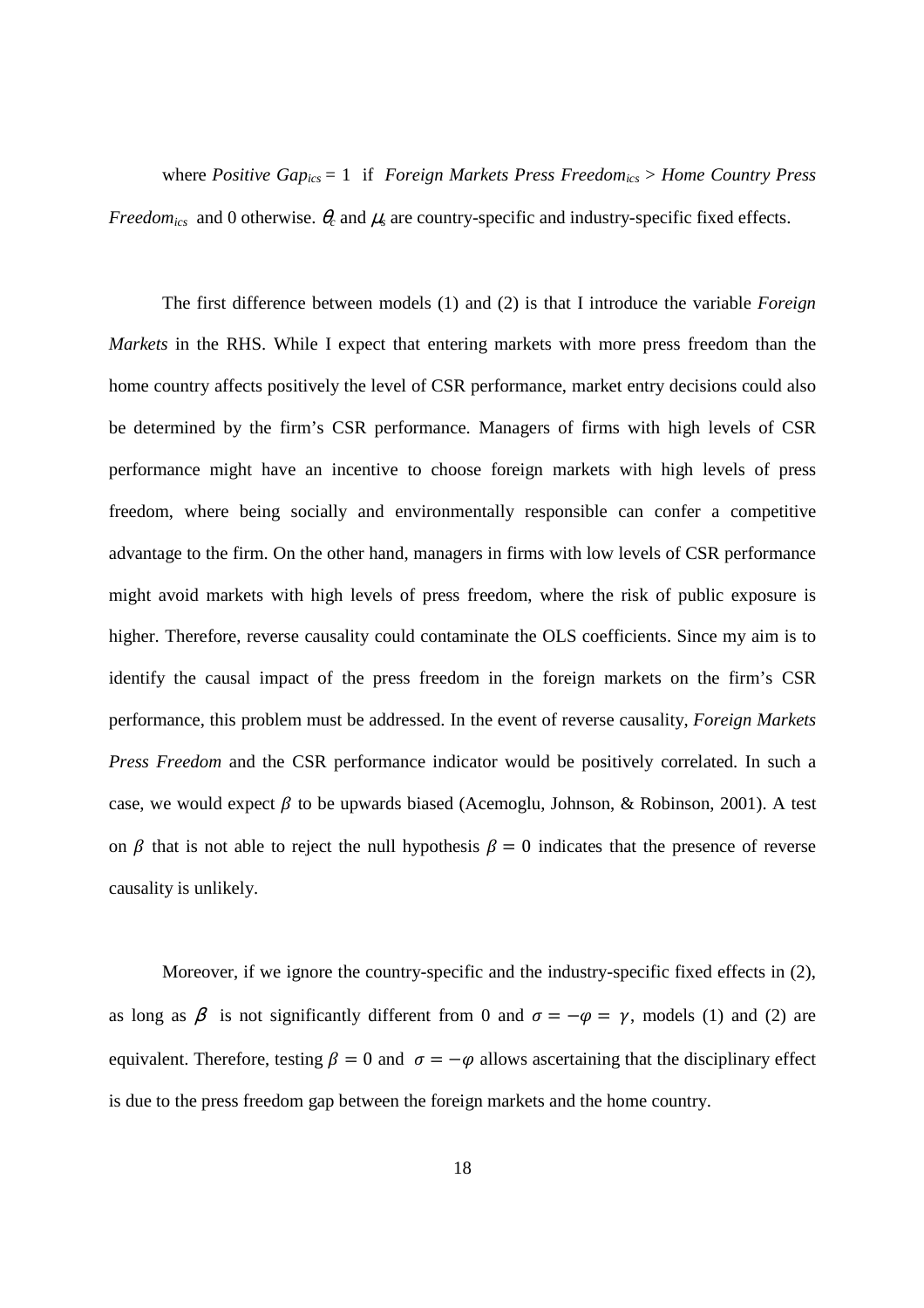Some country-specific time-invariant characteristics could affect simultaneously the CSR performance and market entry decisions, which determines *Foreign Markets Press Freedom*. For example, strong post-materialist values in a country could have a positive impact on the CSR performance of the country's firms and, at the same time, render potential foreign markets with low levels of press freedom less attractive. To address this problem, I introduce country-fixed effects  $(\theta_c)$ , by attributing the country of domiciliation that appears in the Worldscope database (Thomson Reuters) to each firm. It should be noted that these country fixed effects also absorb the impact of the press freedom in the home country on the firm's CSR performance.

Similarly, firms in a given industry might have common characteristics that affect simultaneously their CSR performance and their market entry decisions. For example, let's consider firms in countries with low levels of press freedom that belong to industries that are characterized by high levels of environmental performance because the industry simply does not pollute. These firms are more likely to exhibit higher levels of environmental performance and, simultaneously, they might also be more likely to enter foreign markets with high levels of press freedom, because there is no risk of being exposed for environmental issues. I control for this potential source of bias by introducing industry sector-fixed effects  $(\mu_s)$ . To construct these fixed effects, each firm is attributed the industry sector that appears in the Worldscope database (Thomson-Reuters).<sup>10</sup>

-

<sup>&</sup>lt;sup>10</sup> The 25 industry sectors are: Aerospace; Apparel; Automotive; Beverages; Chemicals; Construction; Diversified; Drugs, Cosmetics & Health Care; Electrical; Electronics; Financial; Food; Machinery & Equipment; Metal Producers; Metal Product Manufacturers; Oil, Gas, Coal & Related Services; Paper; Printing & Publishing; Recreation; Retailers; Textiles; Tobacco; Transportation; Utilities; Miscellaneous (Woldscope database, Thomson-Reuters)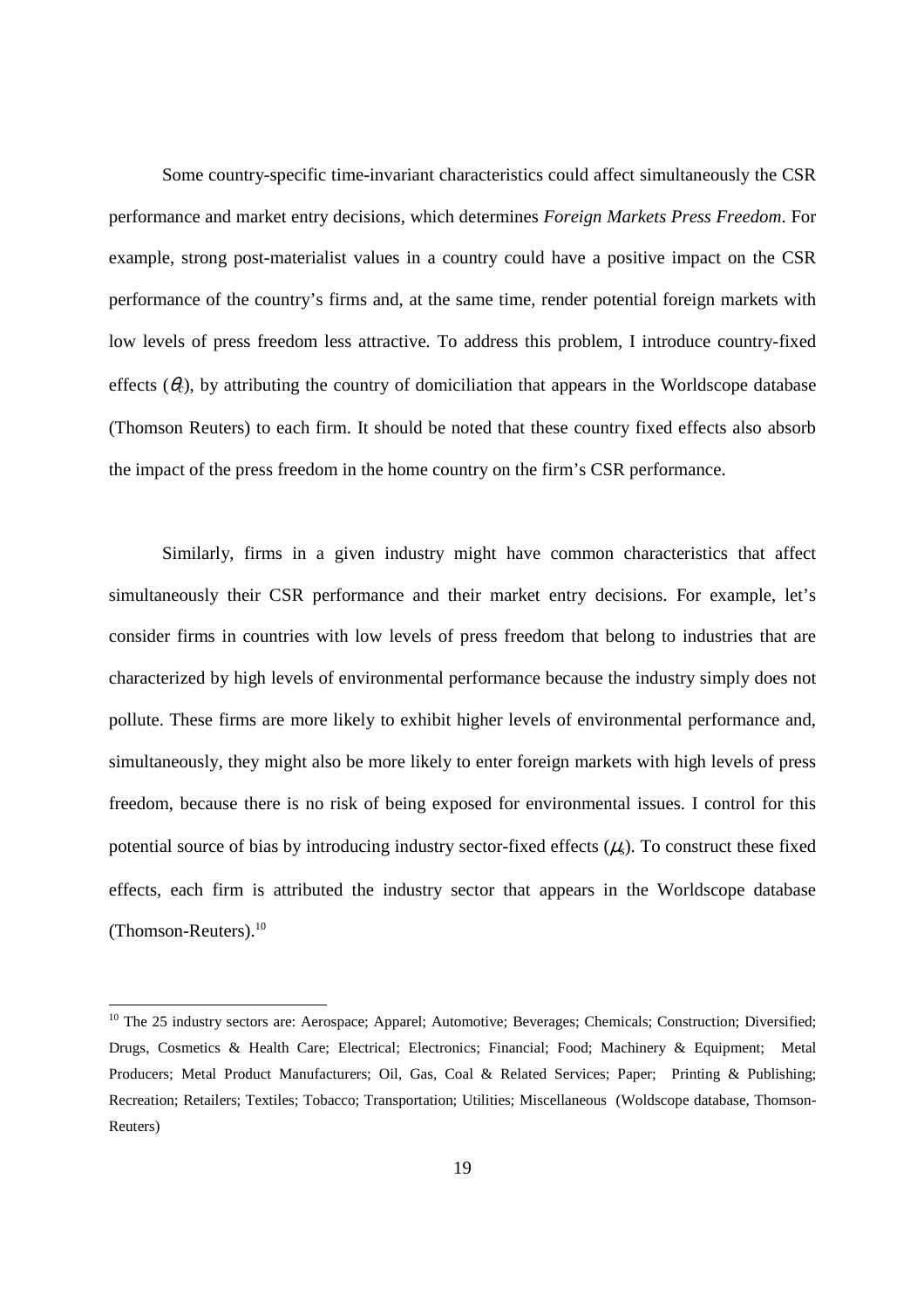It should be noted that one of the dimensions of CSR considered in this study is *Human Rights Breach Contractor*, which is a dummy variable. Therefore, if *Human Rights Breach Contractor* is the dependent variable, I estimate the probit version of model  $(2)$ .<sup>11</sup> All the regression models are run using STATA (StataCorp LP).

# **RESULTS**

#### **Descriptive statistics**

The descriptive statistics of the variables are presented in Table 1. There are 3965 firms out of 4012 for which there is data available on the country of nationality and the industry sector. Of these, 83% are domiciled in OECD countries, while about one in four firms is domiciled in the United States of America. When only the 1286 firms for which there is a full set of data in terms of all the variables are considered, 87% of the firms are domiciled in the OECD countries, while the proportion of American firms is also approximately one in four. When only the firms for which there is a full set of data are considered, the variables' mean values do not change significantly.

-

<sup>11</sup> Pr (Human Rights Breach<sub>ics</sub> =  $\parallel X$ ) =  $\Phi(\alpha + \beta$  Foreign Markets<sub>ics</sub> +  $\sigma$  [Foreign Markets<sub>ics</sub> × Positive Gap<sub>ics</sub>]  $+ \varphi$  [Home Country<sub>ics</sub>  $\times$  Positive Gap<sub>ics</sub>] +  $\delta$  X<sub>ics</sub> +  $\theta_c$  +  $\mu_s$ )

where X contains all the regressors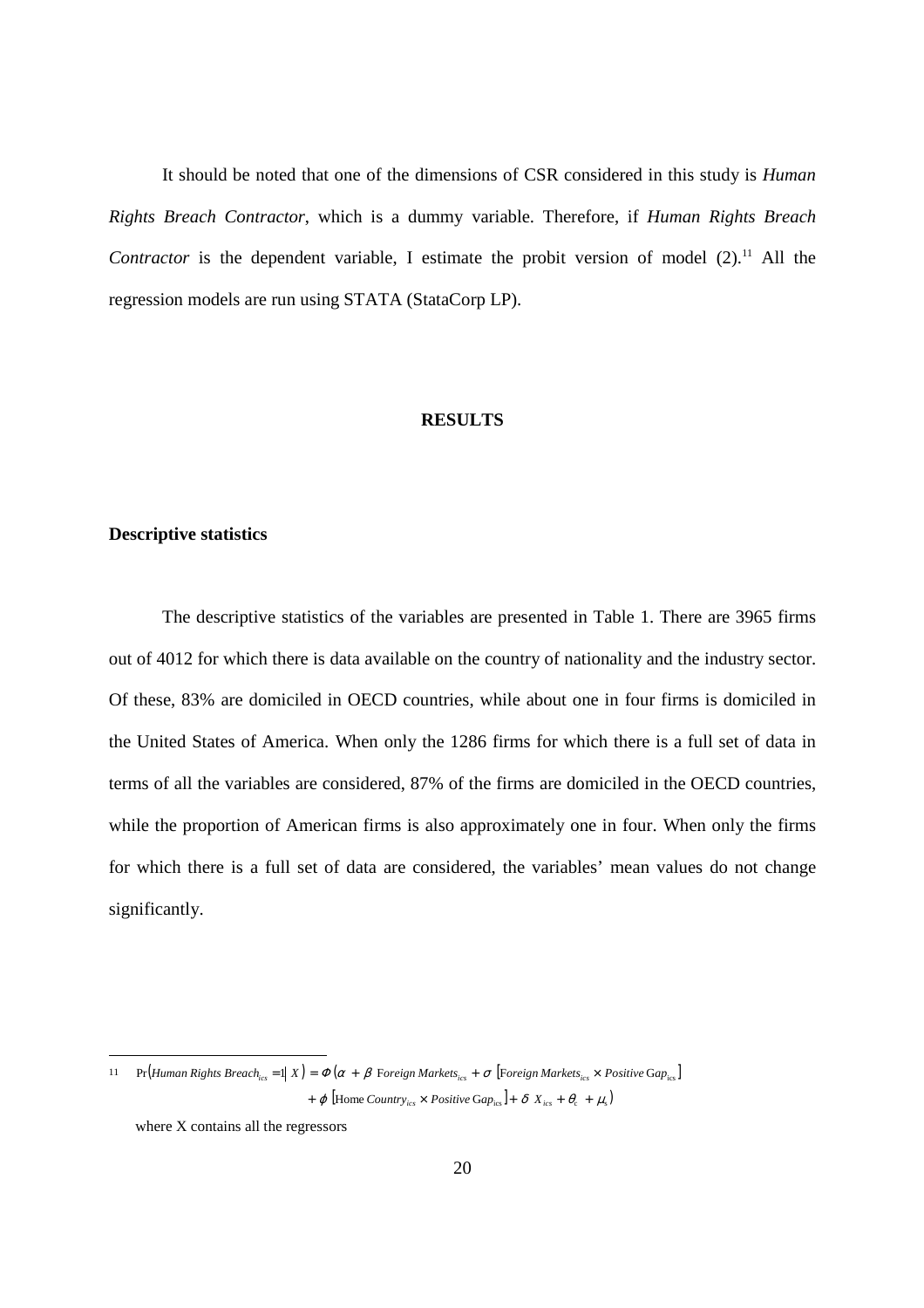| <b>VARIABLES</b>                                          | Number of<br>Observations | Mean  | Standard<br>Deviation | Minimum<br>value | Maximum<br>value |  |  |  |
|-----------------------------------------------------------|---------------------------|-------|-----------------------|------------------|------------------|--|--|--|
| Dependent variables (Scores)                              |                           |       |                       |                  |                  |  |  |  |
| Environment                                               | 3713                      | 48.79 | 31.45                 | 9.14             | 94.53            |  |  |  |
| Society                                                   | 3713                      | 48.42 | 24.19                 | 9.47             | 96.59            |  |  |  |
| Workforce                                                 | 3713                      | 49.12 | 24.62                 | 5.75             | 95.51            |  |  |  |
| Human Rights Breach                                       | 3713                      | 0.09  | 0.29                  | $\overline{0}$   | 1                |  |  |  |
| Diversity&Opportunity                                     | 3713                      | 48.42 | 30.86                 | 4.85             | 96.22            |  |  |  |
| <b>Employment Quality</b>                                 | 3713                      | 49.88 | 28.96                 | 2.71             | 97.70            |  |  |  |
| Health&Safety                                             | 3713                      | 47.63 | 29.69                 | 3.19             | 97.95            |  |  |  |
| Training&Development                                      | 3713                      | 50.53 | 30.81                 | 5.50             | 95.03            |  |  |  |
| <b>Explanatory variables</b>                              |                           |       |                       |                  |                  |  |  |  |
| <b>Foreign Markets Press</b><br>Freedom                   | 1695                      | 8.64  | 1.88                  | 1.60             | 10.00            |  |  |  |
| <b>Home Country Press</b><br>Freedom                      | 3944                      | 9.02  | 1.36                  | 2.29             | 9.96             |  |  |  |
| Positive Gap                                              | 1681                      | 0.43  | 0.49                  | 0.00             | 1.00             |  |  |  |
| Firm Size                                                 | 3638                      | 15.13 | 1.43                  | 6.22             | 19.83            |  |  |  |
| Profitability                                             | 3653                      | 5.02  | 11.02                 | $-178.35$        | 209.96           |  |  |  |
| Leverage                                                  | 3680                      | 19.41 | 23.13                 | 0.00             | 321.29           |  |  |  |
| <b>Foreign Markets</b><br><b>Environmental Regulation</b> | 1672                      | 7.15  | 1.41                  | 2.48             | 10               |  |  |  |
| Foreign Markets Social<br>Regulation                      | 1421                      | 6.69  | 1.50                  | 1.76             | 10               |  |  |  |

# **Table 1. Descriptive statistics of the variables**

**The effect of the press freedom in the foreign markets and the firm size on CSR performance** 

Table 2 reports the results for the four dimensions of CSR considered (environment, society, workforce and supply chain) when the indicator of size is *Market Capitalization*.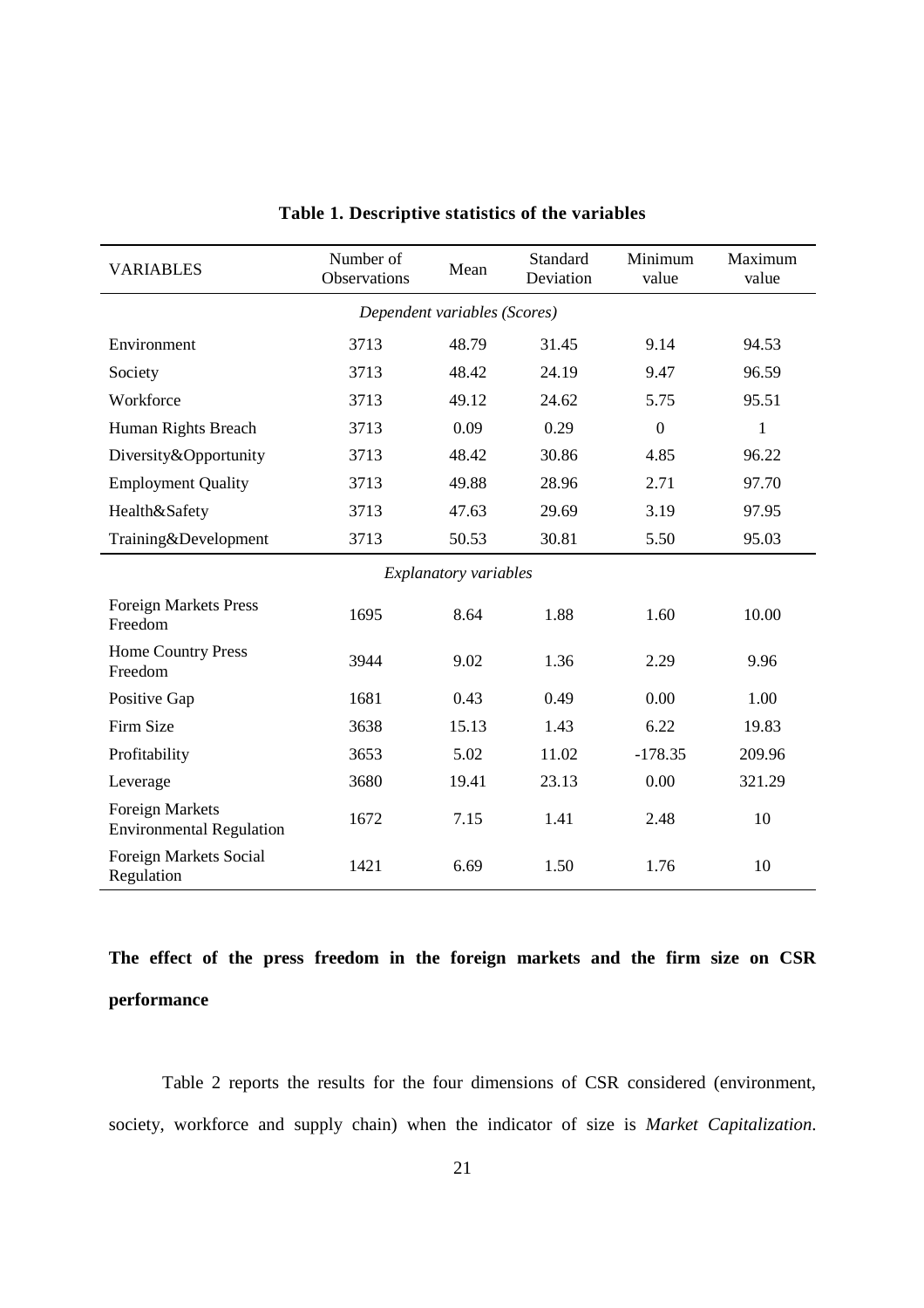Columns (1) to (3) report OLS results for the three continuous CSR performance indicators, while column (4) reports probit marginal effects, since *Human Rights Breach* is a dummy variable. As discussed previously, country and industry-specific fixed effects have been introduced in all the regressions. The results are robust to replacing the market capitalization by the net sales, as well as when natural logarithm of the indicator of size is used instead of the level.

Two necessary conditions are required for hypothesis 1 to be verified. First, the coefficient for *Foreign Markets Press Freedom* must not be significantly different from 0, which also means that, even if it is not possible to rule out entirely the existence of an attenuation bias or an omitted variable bias, the presence of reverse causality, due to the fact that firms with high (low) levels of CSR performance tend to enter (avoid) foreign markets with high levels of press freedom, is unlikely. Second, the coefficients of the first and second interaction terms should be positive and negative, respectively, and not significantly different in absolute value. The Wald test failed to reject the null hypothesis that these coefficients are equal in absolute value in all four regressions (the Wald test's p-values were between 0.20 and 0.99). Therefore, the results in Table 2 provide support for hypothesis 1: as long as the level of press freedom in the foreign markets is higher than in the home country, there is a disciplinary effect of the press freedom in the foreign markets on the firm's CSR performance. However, the effect is not detected in the workforce dimension. The firm size coefficient estimates are positive and strongly significant. This could be explained by the fact that large firms are more visible or that they might have more resources to dedicate to CSR.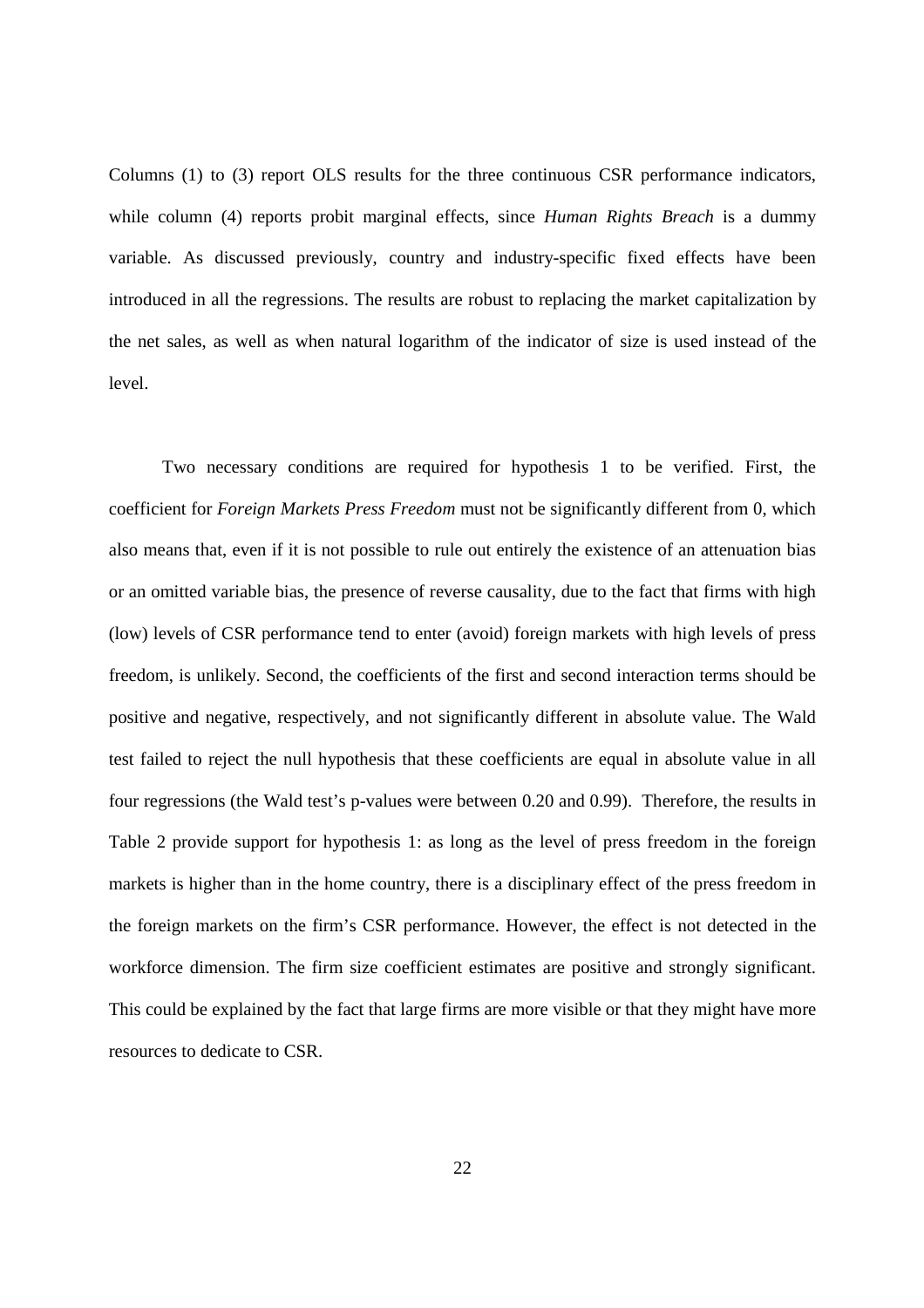| <b>VARIABLES</b>                                                                             | (1)<br>Environment  | (2)<br>Society       | (3)<br>Workforce     | (4)<br>Human Rights<br><b>Breach Contractor</b> |  |  |  |
|----------------------------------------------------------------------------------------------|---------------------|----------------------|----------------------|-------------------------------------------------|--|--|--|
| <b>Foreign Markets</b>                                                                       | $-0.53$             | 0.14                 | 0.56                 | 0.01                                            |  |  |  |
| Press Freedom                                                                                | (0.89)              | (0.74)               | (0.55)               | (0.01)                                          |  |  |  |
| <b>Foreign Markets Press</b>                                                                 | $4.02**$            | $3.82***$            | 1.76                 | $0.18**$                                        |  |  |  |
| Freedom $\times$ Positive Gap                                                                | (1.76)              | (1.16)               | (1.78)               | (0.085)                                         |  |  |  |
| Home Country Press                                                                           | $-4.47**$           | $-3.88***$           | $-2.07$              | $-0.18**$                                       |  |  |  |
| Freedom $\times$ Positive Gap                                                                | (1.94)              | (1.29)               | (1.83)               | (0.089)                                         |  |  |  |
| Firm Size                                                                                    | 368.00***           | $314.00***$          | 339.00***            | $2.53***$                                       |  |  |  |
|                                                                                              | (45.3)              | (55.3)               | (46.0)               | (0.62)                                          |  |  |  |
| Profitability                                                                                | $-0.18***$          | $-0.05$              | $-0.07$              | $-0.00$                                         |  |  |  |
|                                                                                              | (0.053)             | (0.04)               | (0.05)               | (0.00)                                          |  |  |  |
| Leverage                                                                                     | 0.09                | $-0.00$              | 0.03                 | $-0.00$                                         |  |  |  |
|                                                                                              | (0.06)              | (0.05)               | (0.04)               | (0.00)                                          |  |  |  |
| <b>Foreign Markets</b><br><b>Environmental Regulation</b>                                    | $2.84***$<br>(0.92) |                      |                      |                                                 |  |  |  |
| <b>Foreign Markets</b>                                                                       |                     | 0.51                 | $1.18**$             | $-0.01$                                         |  |  |  |
| Social Regulation                                                                            |                     | (0.68)               | (0.52)               | (0.01)                                          |  |  |  |
| Constant                                                                                     | $14.50**$<br>(5.97) | $32.00***$<br>(5.47) | $26.70***$<br>(5.11) |                                                 |  |  |  |
| Observations                                                                                 | 1,418               | 1,305                | 1,305                | 1,138                                           |  |  |  |
| R-squared                                                                                    | 0.359               | 0.324                | 0.357                |                                                 |  |  |  |
| Robustness checks : the disciplinary effect after excluding the following control variables: |                     |                      |                      |                                                 |  |  |  |
| Profitability                                                                                | $3.88**$            | $3.78***$            | 1.70                 | $0.18**$                                        |  |  |  |
|                                                                                              | (1.76)              | (1.16)               | (1.78)               | (0.08)                                          |  |  |  |
| <b>Foreign Markets</b>                                                                       | $4.17**$            | $4.11***$            | 2.43                 | 0.16                                            |  |  |  |
| Environmental/Social Regulation                                                              | (1.81)              | (1.30)               | (1.78)               | (0.10)                                          |  |  |  |
| Profitability,<br>Foreign Markets<br>Environmental/Social Regulation                         | $4.03**$<br>(1.82)  | 4.08***<br>(1.30)    | 2.38<br>(1.77)       | 0.16<br>(0.10)                                  |  |  |  |

**Table 2. The disciplinary effect of the foreign markets' press freedom on the four dimensions of CSR performance considered** 

Notes: The unit of observation is the firm. *Positive Gap* is equal to 1 if the press is freer in the foreign markets than in the home country and 0 otherwise. Probit marginal effects are reported in model (4) Country-fixed effects and industry-fixed effects are included in all the models. The robusntess check section reports the estimates of the *Foreign Markets' Press Freedom* × *Positive Gap* coefficient when the variables mentioned are removed from the regression models. Below each coefficient robust standard errors, clustered by country of nationality, are reported in brackets.

 $\frac{1}{p} p < 0.10$  \* *p* < .05 \*\* *p* < .01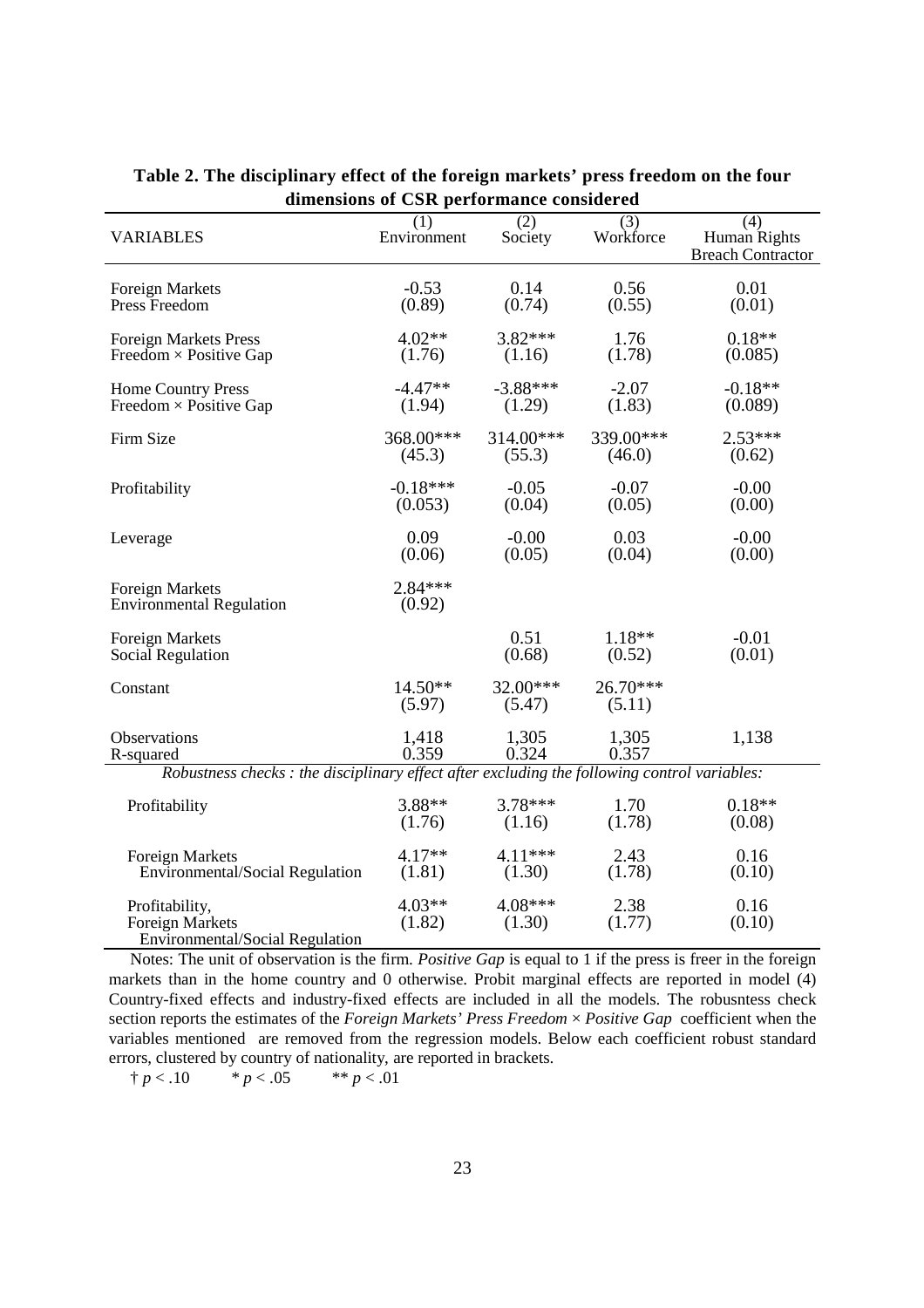According to the estimates in Table 2, when the average level of press freedom in the foreign markets, whose values are between 0 and 10, increases by one unit, the performances in the environmental and the society scores, whose values are between 0 and 100, are higher by approximately 4. The probability that the firm is concerned by the respect of human rights in its supply chain also increases by approximately 0.1. Therefore, according to the data, if a Chinese firm was selling in the United States instead of selling exclusively in China, we would expect this firm's environmental and society scores to be higher by 27. The firm would also exhibit considerably more concern for the respect of human rights in the supply chain.

The introduction of profitability as a control variable could potentially bias all the regression coefficients. Indeed, CSR is endogenous with respect to corporate financial performance (Flammer, 2012). First, there are unobservable firms characteristics that might result in a higher likelihood to implement long-term CSR strategies and, simultaneously, in a higher financial performance. For example, well-managed firms are also better at managing CSR (Vogel, 2006). Besides managerial talent, Orlitzky (2001) mentions social capital, organizational learning, and organizational knowledge as likely predictors of both high social and financial performance. Moreover, past CSR and financial performance can be correlated with present values of CSR and financial performance. Firms that were more profitable in the past might be more likely to have dedicated resources to CSR and be more profitable in the present. High levels of CSR performance in the past could also have contributed positively to high CSR levels in the present and, simultaneously, have contributed to a higher present financial performance. Indeed, Waddock and Graves (1997) find empirically that corporate social performance is positively correlated with prior and future financial performance. To rule out the possibility that the introduction of *Profitability* as a control variable generates an endogeneity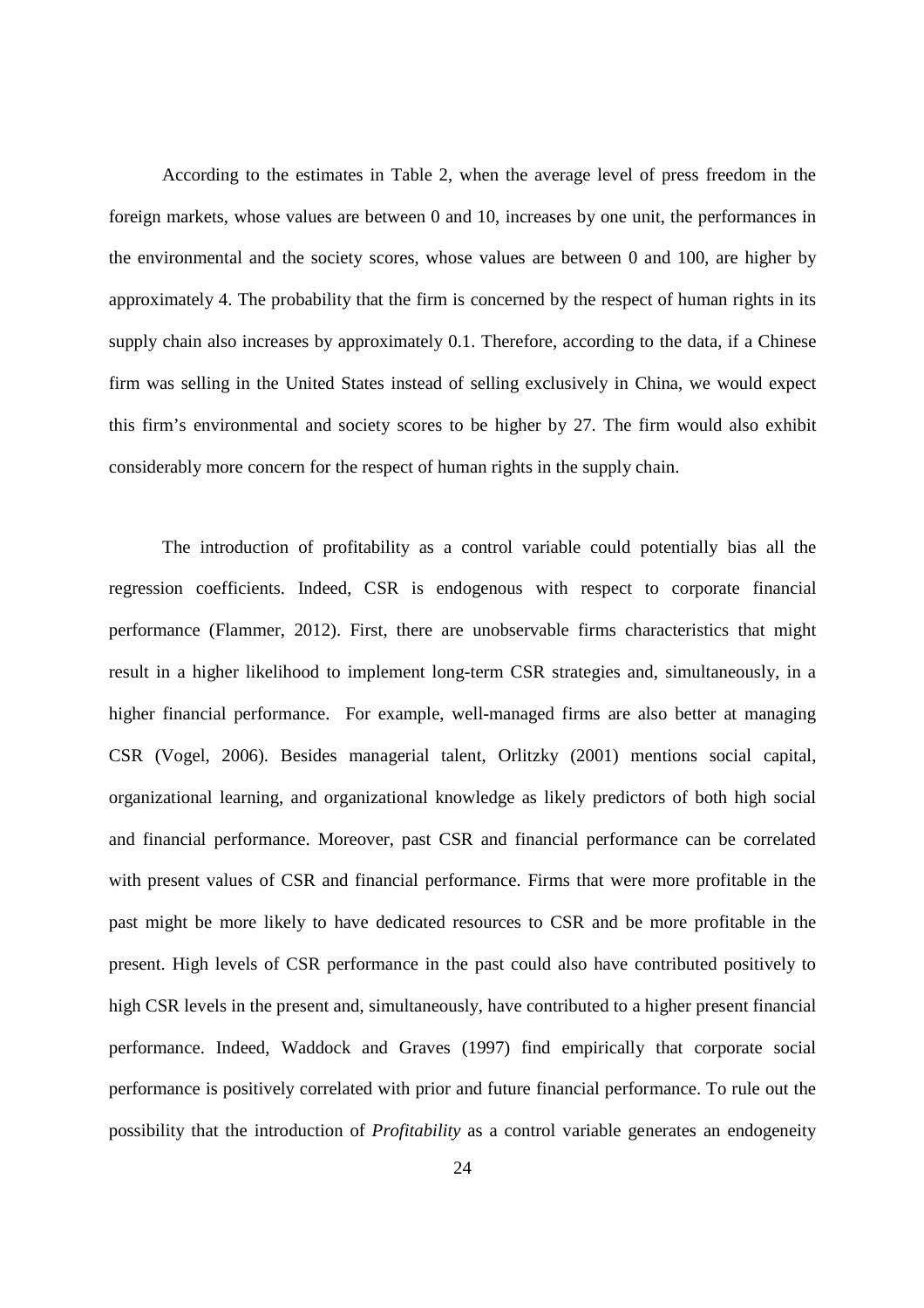bias in the coefficient that captures the disciplinary effect, I run the same regressions without this control variable. The estimates of this coefficient after removing *Profitability* from the regression models are reported at the bottom of Table 2. The magnitude and the statistical significance of the disciplinary effect are similar regardless of whether *Profitability* is included in the regression models or not. Therefore, it is unlikely that the presence of *Profitability* in the regression model contaminates the estimate of the disciplinary effect.

Moreover, the regulation control variables could also introduce a bias in the regression estimates. Columns (1) and (3) show a positive relationship between the CSR performance and the environmental and social regulation stringency. While this suggests that environmental and social regulation in the foreign markets may have a disciplinary effect on firms, it is also possible that firms with high (low) levels of environmental and social performance tend to enter (avoid) foreign markets with stringent environmental and social regulations, respectively. If this was the case, the coefficient of this potentially endogenous regressor would be positive and significant (Acemoglu et al., 2001). Because the coefficients in columns (1) and (3) are positive and significant, the regulation control variables could be introducing a bias in the coefficient estimates. Therefore, I evaluate the effect of excluding regulation control variables from the regression models. The magnitude of the coefficient that captures disciplinary effect on the performance in the environmental, society and supply chain dimensions changes little when these control variables are excluded from the regression models, while the coefficient remains statistically significant, except in the supply chain dimension. The same applies when both *Profitability* and the regulation control variables are excluded from the regression models.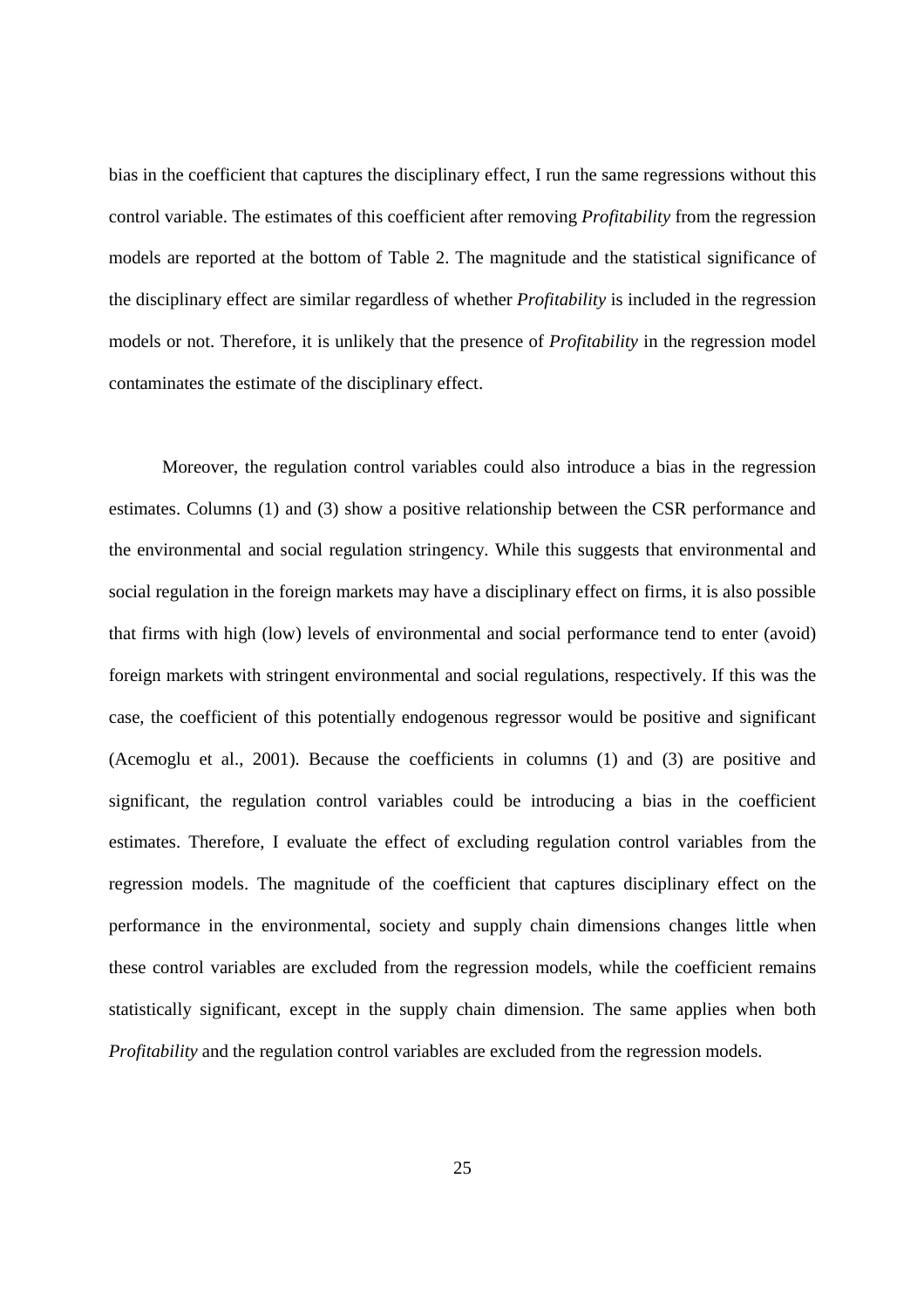|                                                                                              | (1)         | (2)      | (3)       | (4)                      |
|----------------------------------------------------------------------------------------------|-------------|----------|-----------|--------------------------|
| <b>VARIABLES</b>                                                                             | Environment | Society  | Workforce | <b>Human Rights</b>      |
|                                                                                              |             |          |           | <b>Breach Contractor</b> |
|                                                                                              |             |          |           |                          |
| <b>Foreign Markets</b>                                                                       | 0.51        | 0.82     | 0.42      | 0.48                     |
| Press Freedom                                                                                | (0.70)      | (0.50)   | (0.78)    | (0.67)                   |
|                                                                                              |             |          |           |                          |
| <b>Foreign Markets Press</b>                                                                 | $-1.97$     | $-0.074$ | $5.35**$  | $3.72***$                |
| Freedom $\times$ Positive Gap                                                                | (3.41)      | (2.36)   | (2.20)    | (1.10)                   |
|                                                                                              |             |          |           |                          |
| Home Country Press                                                                           | 1.75        | $-0.08$  | $-5.89**$ | $-4.12***$               |
| Freedom $\times$ Positive Gap                                                                | (3.42)      | (2.49)   | (2.24)    | (1.21)                   |
|                                                                                              |             |          |           |                          |
| Firm Size                                                                                    | 414***      | 225***   | 329***    | 387***                   |
|                                                                                              | (41.7)      | (66.8)   | (49.0)    | (45.8)                   |
|                                                                                              |             |          |           |                          |
| Profitability                                                                                | $-0.09$     | $-0.00$  | $-0.08$   | $-0.11$                  |
|                                                                                              | (0.06)      | (0.08)   | (0.10)    | (0.07)                   |
|                                                                                              |             |          |           |                          |
|                                                                                              | 0.05        | 0.05     | 0.06      | $-0.01$                  |
| Leverage                                                                                     | (0.06)      | (0.05)   | (0.04)    | (0.05)                   |
|                                                                                              |             |          |           |                          |
| <b>Foreign Markets</b>                                                                       | $1.82***$   | 1.01     | 0.64      | $1.23*$                  |
|                                                                                              |             |          |           |                          |
| Social Regulation                                                                            | (0.62)      | (0.61)   | (0.69)    | (0.73)                   |
|                                                                                              | 26.20***    | 17.80*** | 36.30***  | 26.60***                 |
| Constant                                                                                     |             |          |           |                          |
|                                                                                              | (6.07)      | (5.27)   | (7.21)    | (5.79)                   |
|                                                                                              |             |          |           |                          |
| Observations                                                                                 | 1,305       | 1,305    | 1,305     | 1,305                    |
| R-squared                                                                                    | 0.337       | 0.285    | 0.310     | 0.319                    |
| Robustness checks : the disciplinary effect after excluding the following control variables: |             |          |           |                          |
|                                                                                              |             |          |           |                          |
| Profitability                                                                                | $-2.04$     | $-0.08$  | $5.29**$  | $3.64***$                |
|                                                                                              | (3.39)      | (2.38)   | (2.19)    | (1.09)                   |
|                                                                                              |             |          |           |                          |
| Foreign Markets Social Regulation                                                            | $-0.93$     | 0.50     | $5.72**$  | $4.43***$                |
|                                                                                              | (3.21)      | (2.43)   | (2.17)    | (1.23)                   |
|                                                                                              |             |          |           |                          |
| Profitability,                                                                               | $-0.99$     | 0.50     | 5.66**    | 4.35***                  |
| Foreign Markets Social Regulation                                                            | (3.19)      | (2.45)   | (2.15)    | (1.24)                   |

### **Table 3. The disciplinary effect in the workforce dimension**

Notes: The unit of observation is the firm. *Positive Gap* is equal to 1 if the press is freer in the foreign markets than in the home country and 0 otherwise. Country-fixed effects and industry-fixed effects are included in all the models. The robusntess check section reports the estimates of the *Foreign Markets' Press Freedom* × *Positive Gap* coefficient when the variables mentioned are removed from the regression models. Below each coefficient robust standard errors, clustered by country of nationality, are reported in brackets.

 $\frac{1}{p} p < 0.10$  \* *p* < .05 \*\* *p* < .01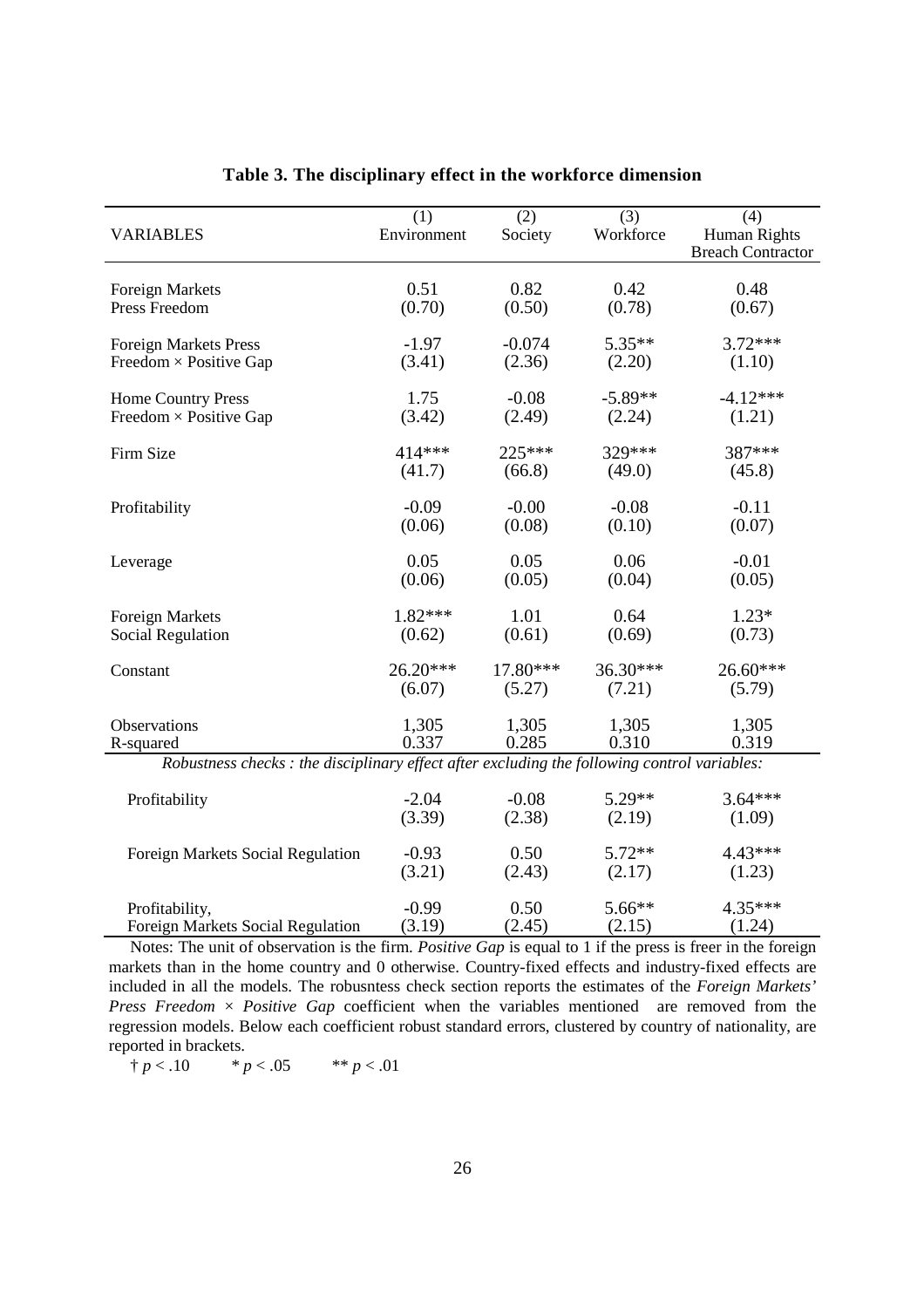In order to confirm that the disciplinary effect is absent in the workforce dimension, I apply the regression model of Table 2's column (3) to the four Asset4 subscores used in the calculation of *Workforce*. The estimates reported in Table 3 show that there is actually a disciplinary effect of the press freedom in the workforce dimension, but only in two subdimensions, namely health&safety and training&development. Therefore, these results invalidate Hypothesis 2. The results are robust to excluding either *Profitability*, or *Foreign Markets Social Regulation*, or both, from the regression models.

According to the estimates in Table 3, when the average level of press freedom in the foreign markets, whose values are between 0 and 10, increases by one unit, the health&safety and the training&develompent subscores, whose values are between 0 and 100, increase by approximately 5 and 4, respectively. Therefore, according to the data, if a Chinese firm was selling in the United States instead of selling exclusively in China, we would expect this firm's health&safety and the training&develompent subscores to be higher by 34 and 27, respectively.

#### **DISCUSSION AND CONCLUSIONS**

In this article, I examine the disciplinary effect of the press freedom in the foreign markets where a firm sells on its CSR performance. The results show that a higher level of press freedom in the foreign markets than in the home country leads a firm to be, on average, more socially and environmentally responsible than if the sales were restricted to the home country. Moreover, selling in foreign markets with higher levels of press freedom than in the home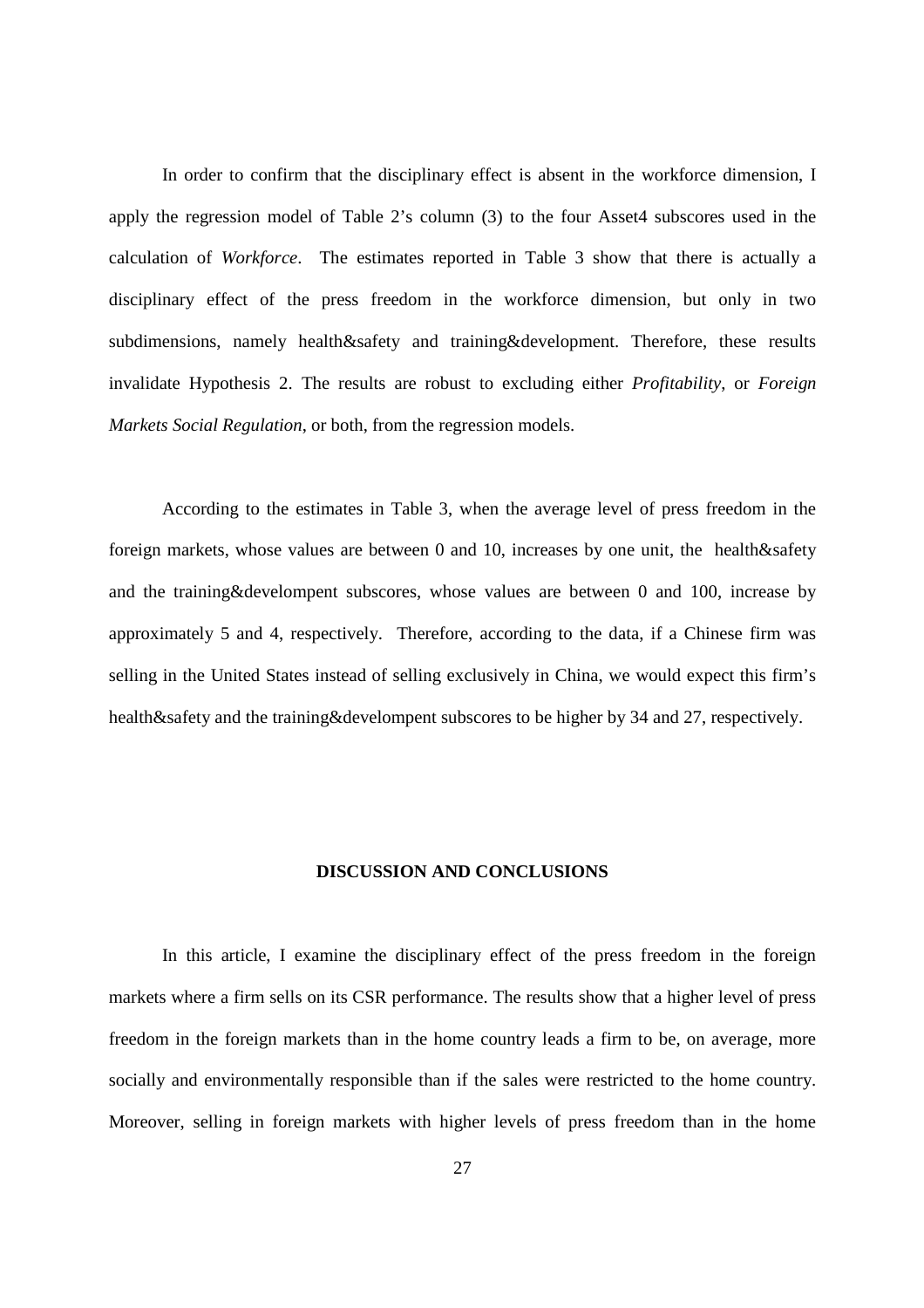country increases the likelihood of being concerned about the respect of human rights in the supply chain.

The disciplinary effect of the press freedom in the foreign markets on the CSR performance has been conceptualized as a market effect, motivated by the managers' wish to attract ethically-oriented consumers and avoid consumer awareness campaigns and boycotts. However, there are potentially other explanations for the results obtained in this study. For example, if firms were more likely to conduct foreign direct investment (FDI) in the countries where they sell than in other foreign countries, the identification strategy I have chosen would not guarantee that the disciplinary effect I have identified operates exclusively through the foreign markets. If some parts of the production process are more likely to be located in the firm's foreign markets than in foreign countries where the firm does not sell, the disciplinary effect of the press freedom in the foreign markets could be due to the presence of production units.

FDI involves not only investment in manufacturing plants in foreign countries, but also in a dedicated distribution network or brand building (Lessard, 2003). FDI, as a firm's internationalization process, can respond to two types of demands the international environment imposes on firms: the demands for global-scale efficiency, or strategic integration requirements, and the demands for nationally responsive strategies, or national responsiveness requirements (Bartlett & Goshal, 1987; Doz & Prahalad, 1984).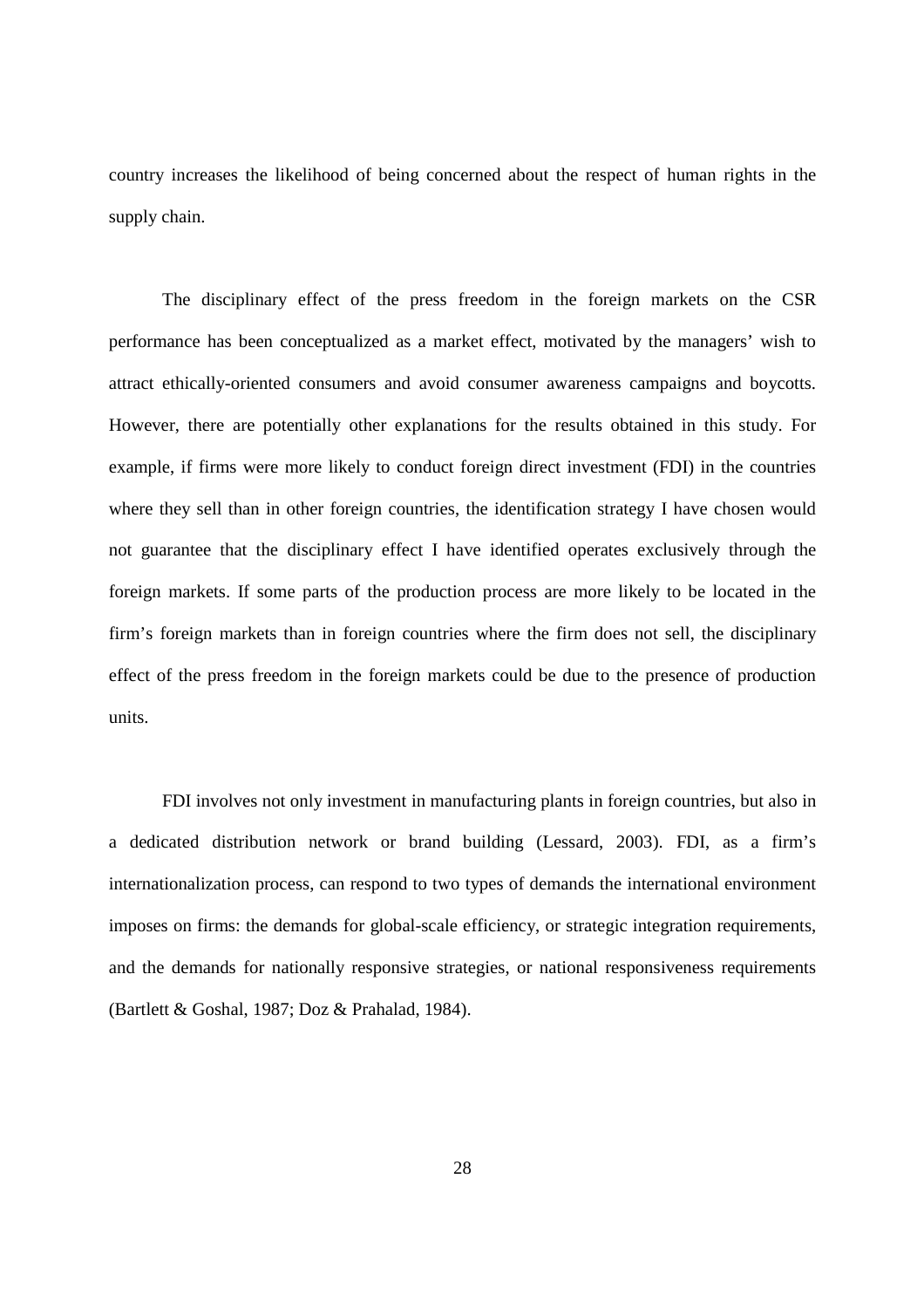Strategic integration requirements push firms to locate subsidiaries where the inputs are most productive and/or cheaper, in order to reduce the average cost of production. If the production process is located exclusively in one foreign country, the firm can also cut down production costs by exploiting economies of scale. Since the location of foreign production units responds to the availability, the productivity and the cost of the inputs, is unlikely to result in spatial concurrence of markets and production units (or subsidiaries). Therefore, in this case, it is unlikely that the disciplinary effect of the press freedom in the foreign markets is actually driven by the presence of production units in the foreign markets.

The demand for local responsiveness originates from the local characteristics of consumer tastes, distribution channels, government regulations and, more generally, from the social and political environments in the foreign markets. The location of subsidiaries is determined by the need to adapt the product, as well as the advertising and distribution strategies, to the particularities of the country where the firm sells. The internationalization strategies that respond to the particularities of foreign markets lead to spatial concurrence of markets and subsidiaries. In this case, other local characteristics besides the market could also explain the disciplinary effect of the press freedom on the CSR performance.

In case of spatial concurrence of markets and production units, three other factors than the market could explain the positive correlation between the press freedom in the home country and the firm's CSR performance. First, managers might be more concerned about their own reputation in countries where the press is free and their actions can be easily exposed in the media (Dyck & Zingales, 2002). Second, the managers' culture can determine their decisions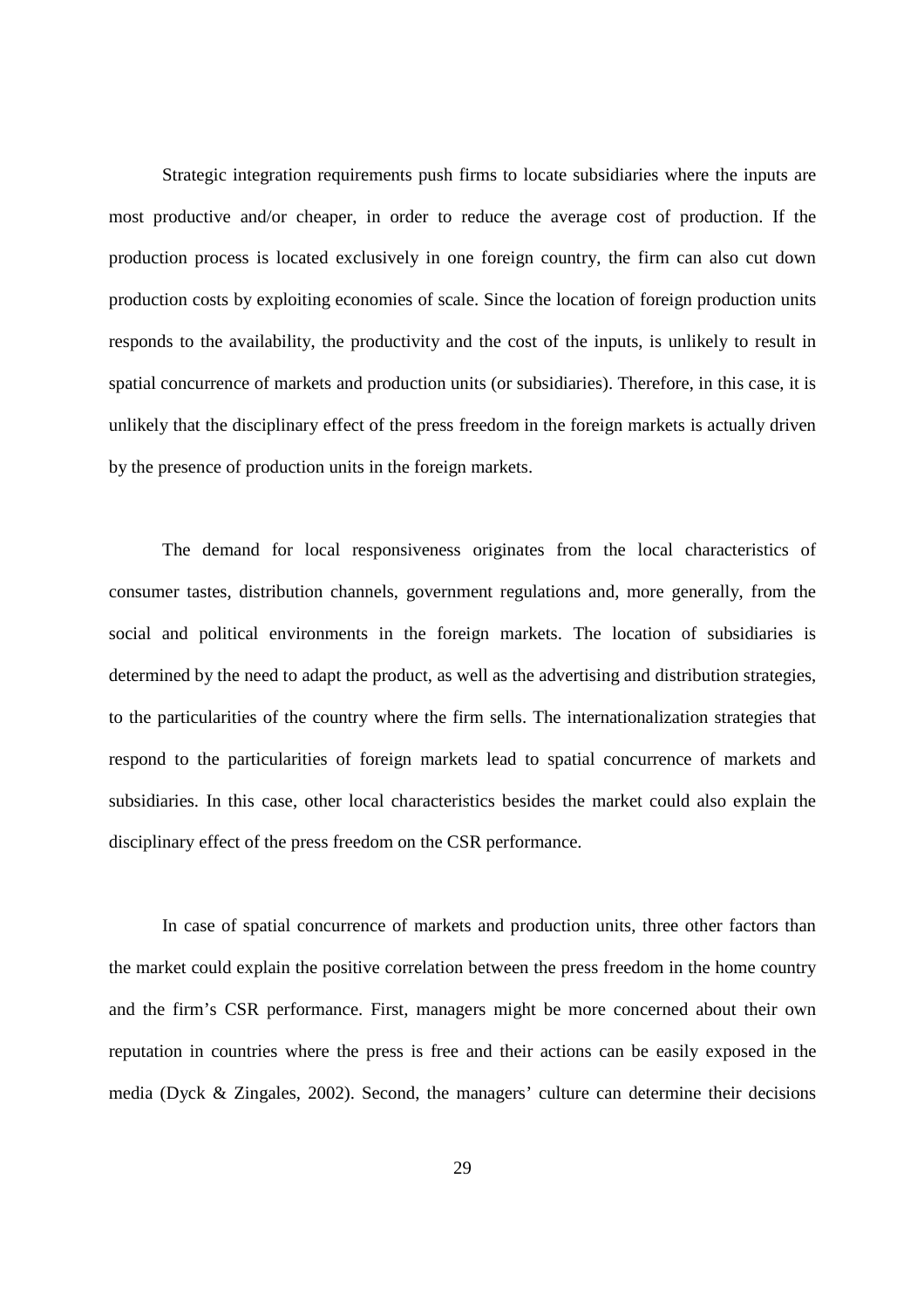concerning CSR performance: higher levels of press freedom could be associated with stronger post-materialist values and a higher concern for environmental and social issues. Third, maintaining a good firm reputation might be a strategy to attract the most productive managers and workers, as well as to keep turnover rates low.

However, three facts support my hypothesis that the disciplinary effect of the press freedom in the foreign markets is not a managers' reputation effect or a managers' culture effect or a workforce productivity effect and, therefore, does not result from FDI. First, it seems that most managerial decisions concerning CSR policies are taken either in the home country and/or by home country nationals. Indeed, previous research seems to support the idea that the drivers of CSR are top executives (Swanson, 2008), who generally work in the head offices located in the home country. Second, despite globalization, boards of directors have remained heavily biased toward home country nationals (Jones, 2006), who are likely to have incorporated the cultural values of their home country. Therefore, it is unlikely that the disciplinary effect observed is due to a managers' reputation effect or a managers' culture effect in the foreign country. Third, the disciplinary effect in the workforce dimension is strong in the health&safety subdimension, which is related to accidents and workplace-induced illnesses, two types of events that are particularly visible to external actors, while it is absent in two other subdimensions related to the employees' satisfaction. The effect is also positive and significant in the training&development subdimension. However, this last result may simply reflect a firm's effort to increase its labor productivity. Therefore, it is more likely that the disciplinary effect observed in the environmental and social dimensions of CSR is motivated by the firm's concern for its public image than for the firms' reputation in the eyes of its employees.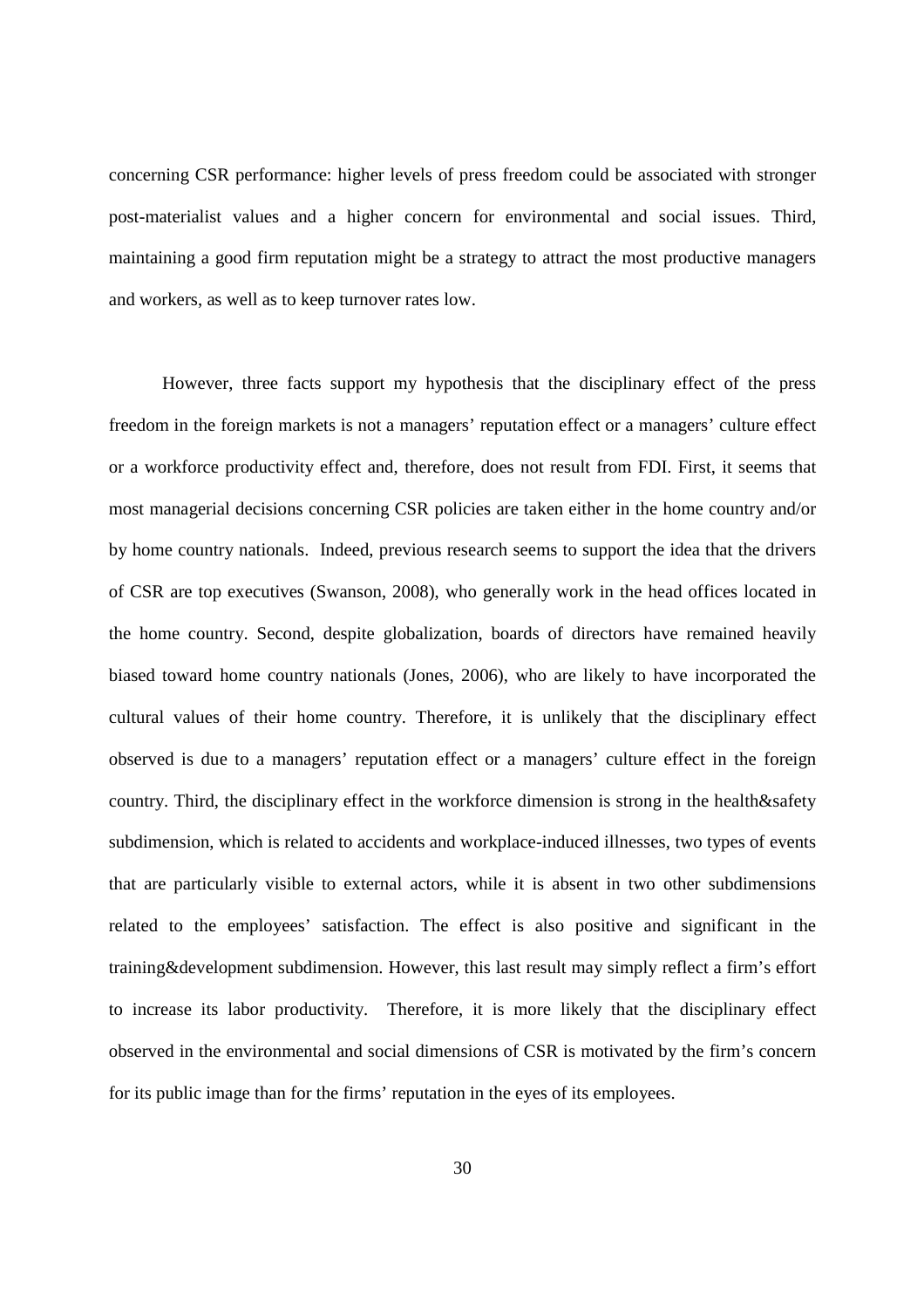The disciplinary effect of the press freedom in the foreign markets I have identified raises new questions: which part of the effect is due to the effort to attract ethically-concerned consumers and which part can be attributed to the risk management policy implemented to avoid reputational damage? How does the disciplinary effect observed depend on the firm's characteristics?

The positive correlation between size and CSR performance also raises a question about how firm size can affect the impact of increasing the level of CSR performance on the likelihood of being the target of activists and consumer boycotts. Even if this likelihood should decrease with increasing levels of CSR performance, by choosing a responsive position and by publicizing the firm's good deeds, managers might increase the firm's visibility and invite private politics (Baron, 2003). This could be a disincentive for some firms to increase their level of CSR performance and become one of the top firms in terms of CSR performance. However, the disincentive might be less important for large firms, which are already highly visible due to their size, than for smaller firms.

The main conclusion of this study is that internationalization towards new markets where there is more press freedom than in the home country has a disciplinary effect on firms from countries with low levels of press freedom. It should also be noted that the positive effect of the press freedom in the market on the firms' CSR performance suggests that any firm that enters markets with higher levels of press freedom faces competitors that are, on average, more socially and environmentally responsible than in the home country. Finally, the results obtained in this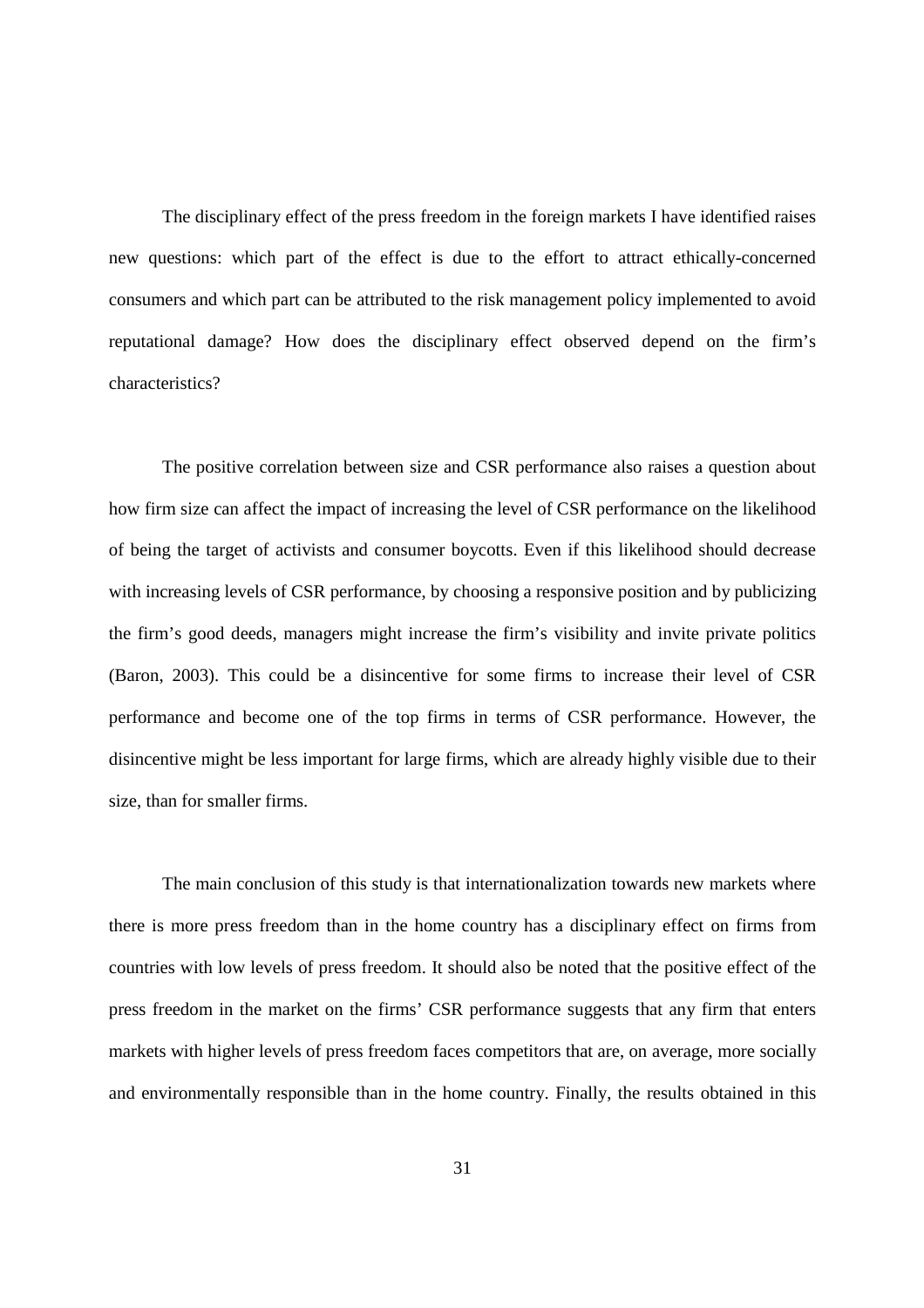study also indicate that CSR as a regulatory mechanism is more efficient in environments where the press is free.

# **REFERENCES**

Acemoglu, D., Johnson, S. & Robinson, J. A. 2001. The Colonial Origins of Comparative Development: An Empirical Investigation. *The American Economic Review*, 91(5): 1369-1401.

Adams, M., & Hardwick, Philip. 1998. An Analysis of Corporate Donations: United Kingdom Evidence. *Journal of Management Studies*, 35(5): 641-654.

Bansal, P., & Roth, K. 2000. Why Companies Go Green: A Model of Ecological Responsiveness. *The Academy of Management Journal*, 43(4): 717-736.

Baron, D. P. 2003. Private Politics. *Journal of Economics & Management Strategy*, 12(1): 31-66.

Bartlett, C.A., & Goshal, S. 1987. Managing across Borders: New Strategic Requirements. *Sloan Management Review*, 28(4): 7-17.

Bollinger, D. & Hofstede, G. 1987. *Les différences culturelles dans le management.*. Paris: Les Editions d'Organisation.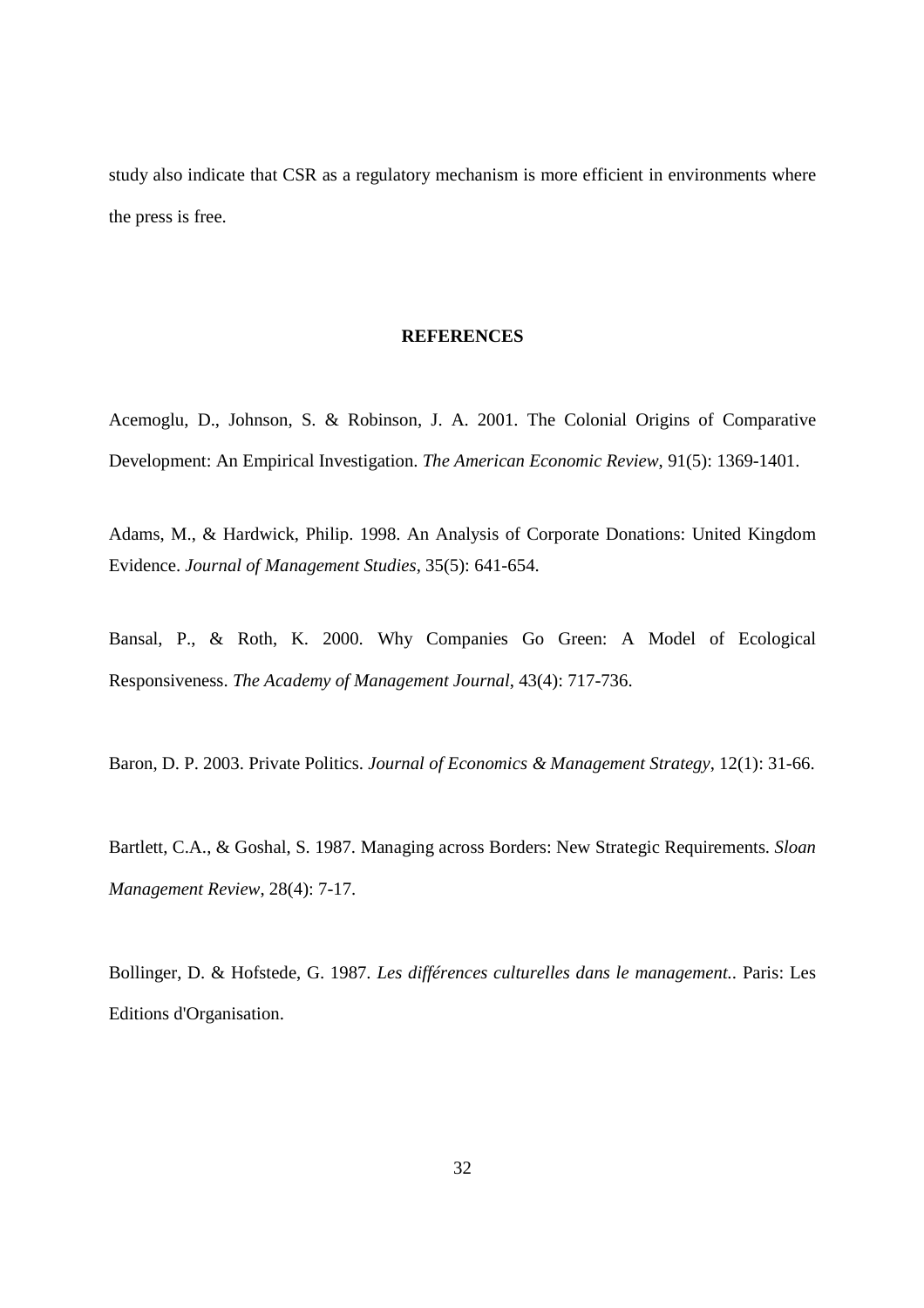Bonardi, J-P. & Keim, G.D. 2005. Corporate Political Strategies for Widely Salient Issues. *Academy of Management Review*, 30(3): 555-576.

Brammer, S. J., & Pavelin, S. 2006. Corporate Reputation and Social Performance: The Importance of Fit. *Journal of Management Studies*, 43(3): 435-455.

Brammer, S. J., Pavelin, S., & Porter, L. A. 2009. Corporate Charitable Giving, Multinational Companies and Countries of Concern. *Journal of Management Studies*, 46(4): 575-596.

Brown, D. L., Vetterlein, A., & Roemer-Mahler, A. 2010. Theorizing Transnational Corporations as Social Actors: An Analysis of Corporate Motivations. *Business and Politics*, 12(1): 1-37.

Castaldo, S, Perrini, F., Misani, N. & Tencati, A. 2009. The Missing Link Between Corporate Social Responsibility and Consumer Trust: The Case of Fair Trade Products. *Journal of Business Ethics*, 84: 1-15.

Crilly, D., Schneider, S.C. & Zollo, M. 2008. Psychological antecedents to socially responsible behavior. *European Management Review*, 5: 175-190.

Dyck, A., & Zingales, L. 2002. The Corporate Governance Role of the Media. In The World Bank Institute (Ed.), *The Right to Tell. The Role of Mass Media in Economic Development*: 107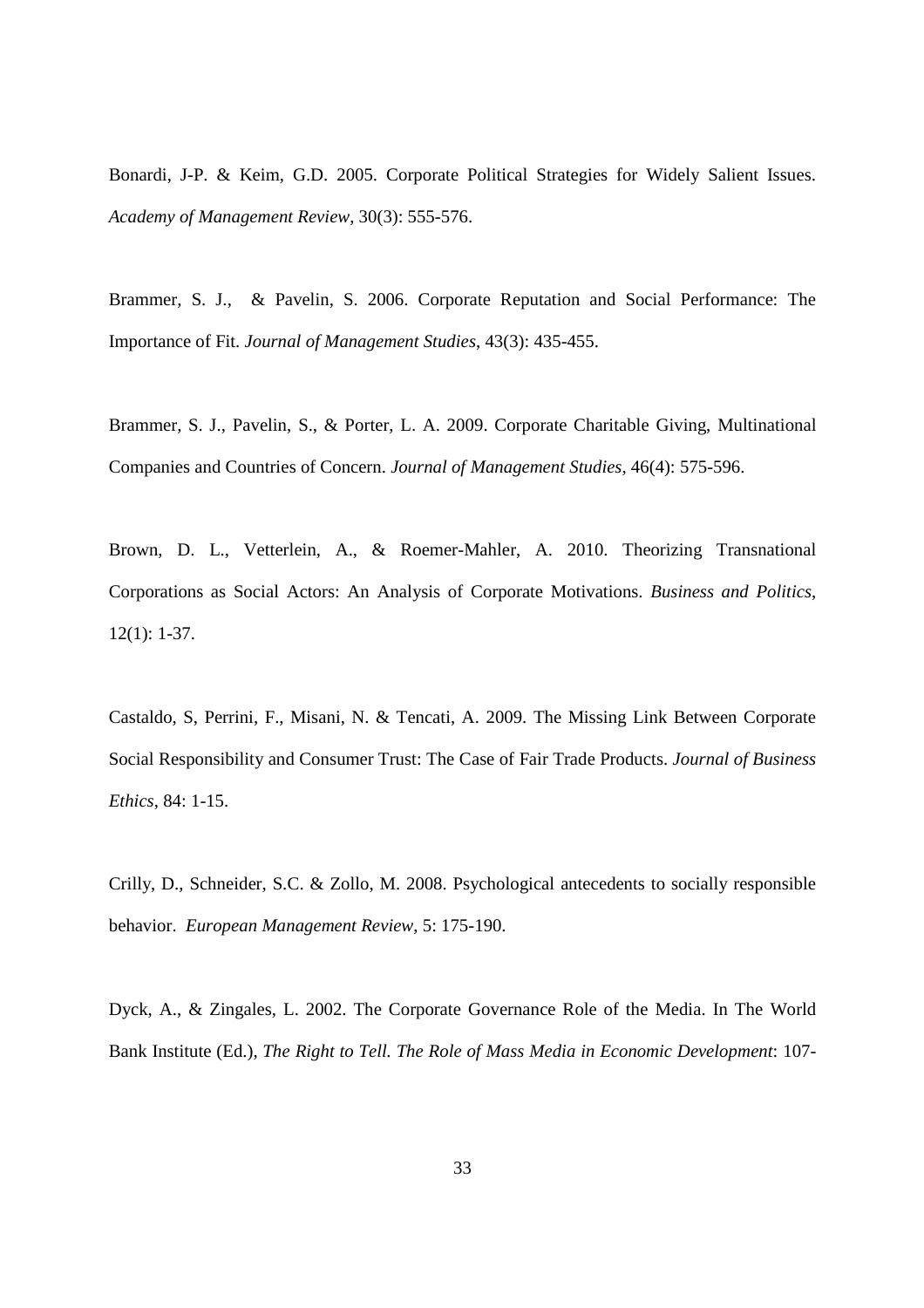137. Washington DC: The International Bank for Reconstruction and Development/The World Bank.

d'Iribarne, P. 2003. *La logique de l'honneur. Gestion des entreprises et traditions nationales.* Paris: Éditions du Seuil.

Doz, Y., & Prahalad C. K. 1984. Patterns of Strategic Control within Multinational Corporations. *Journal of International Business Studies*, 15(2): 55-72.

Fernández-Kranz, D., & Santaló, J. 2010. When Necessity Becomes a Virtue: The Effect of Product Market Competition on Corporate Social Responsibility. *Journal of Economics & Management Strategy*, 19(2): 453-487.

Flammer, C. 2012. *Does Corporate Social Responsibility Lead to Superior Financial Performance? A Regression Discontinuity Approach*. Working Paper. http://www.mit.edu/~cflammer/CSR\_CFP.pdf. Last accessed April 20, 2013.

Habermas, J. 1996. *Between Facts and Norms.* Cambridge, United Kingdom: Polity Press.

Inglehart, R. 2000. Culture and Democracy. In: L.E. Harrison & S.P. Huntington (Eds.), *Culture Matters. How Values Shape Human Progress*: 80-97. New York, NY: Basic Books.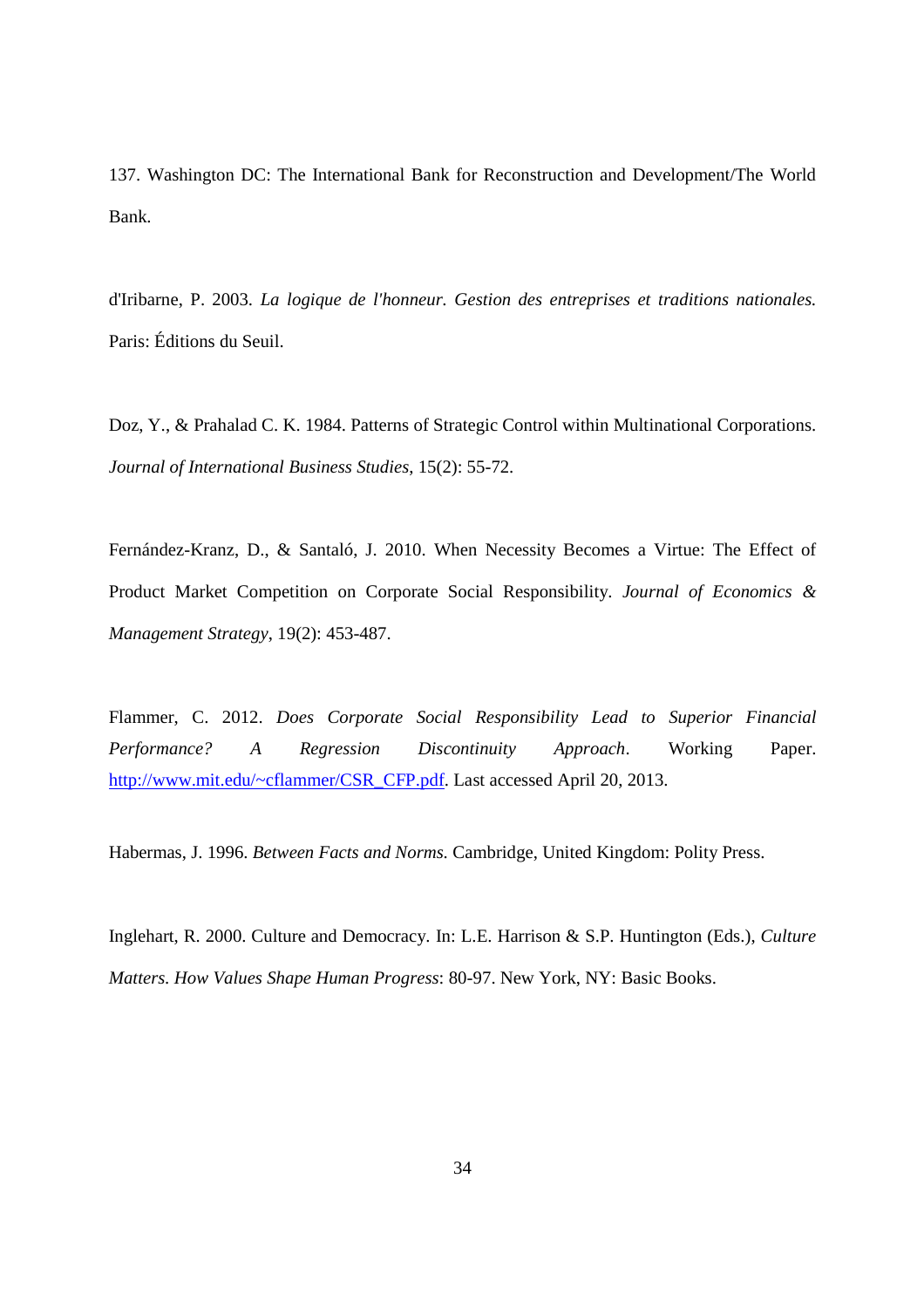Ioannou, I., & Serafeim, G. 2012. *What Drives Corporate Social Performance? The Role of Nation-Level Institutions.* SSRN Accepted Paper Series. http://papers.ssrn.com/sol3/papers.cfm?abstract\_id=166192

Last accessed March 20, 2013.

Jackson, G., & Apostolakou, A. 2010. Corporate Social Responsibility in Western Europe: An Institutional Mirror or Substitute? *Journal of Business Ethics*, 94: 371-394.

Jones, G.G. 2006. *Nationality and Multinationals in Historical Perspective.* Working paper 06- 052, Harvard Business School, Boston, MA.

Kostova, T., & Zaheer, S. 1999. Organizational Legitimacy under Conditions of Complexity: The Case of the Multinational Enterprise. The Academy of Management Review, 24(1): 64-81.

Lessard, D.R. 2003. Frameworks for Global Strategic Analysis. *Journal of Strategic Management Education*, 1(1): 1-12.

Margolis, J. D., Elfenbein, H. A., & Walsh, J. P. 2009. *Does it Pay to Be Good...And Does it Matter? A Meta-Analysis of the Relationship between Corporate Social and Financial Performance.* SSRN Working Paper. http://ssrn.com/abstract=1866371. Last accessed April 19, 2013.

Orlitzky, M. 2001. Does Firm Size Confound the Relationship between Corporate Social Performance and Firm Financial Performance? *Journal of Business Ethics*, 33(2): 167-180.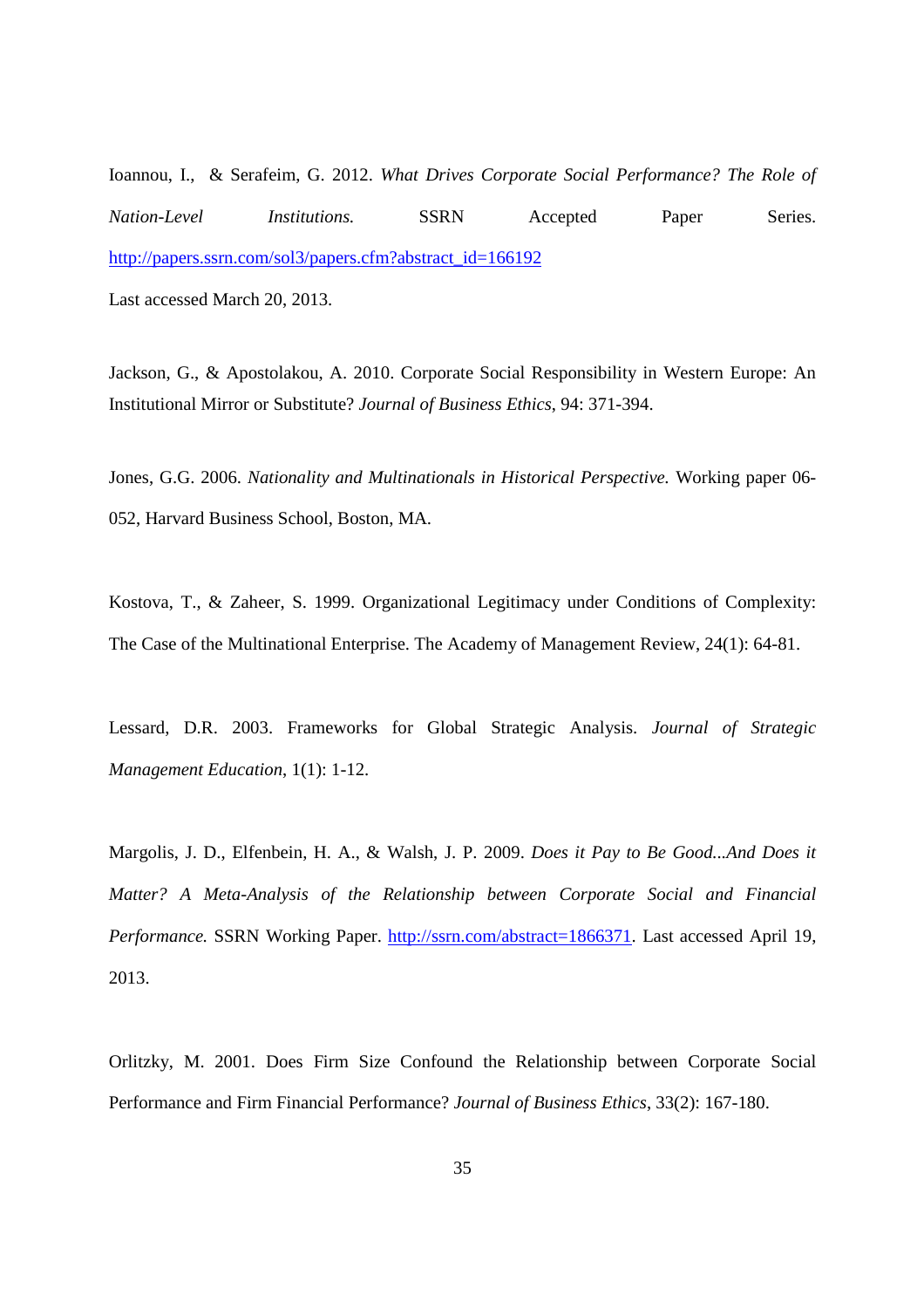Porter, M. E., & Kramer, M. R. 2006. Strategy & Society. The Link Between Competitive Advantage and Corporate Social Responsibility. *Harvard Business Review*, 84(12): 78-92.

Reporters Without Borders. *Press Freedom Index*. http://en.rsf.org/ Last accessed November, 3, 2011.

Robin, M.M. 2008. *Le monde selon Monsanto.* Paris : Editions La Découverte.

Siegel, D. S., & Vitaliano, D. F. 2007. An Empirical Analysis of the Strategic Use of Corporate Social Responsibility. *Journal of Economics & Management Strategy*, 16(3): 773-792.

Sharfman, M. P., Shaft T. M., & Tihanyi, L. 2004. A Model of the Global and Institutional Antecedents of High-Level Corporate Environmental Performance. *Business and Society*, 43 (1): 6-36

Smith, N. C. 2008. Consumers as Drivers of Corporate Social Responsibility. In A Crane, A. McWilliams, D. Matten, J. Moon & D.S. Siegel (Eds.), *The Oxford Handbook of Corporate Social Responsibility*: 281-302. New York: Oxford University Press.

Swanson, D. L. 2008. Top Managers as Drivers for Corporate Social Responsibility. In A Crane, A. McWilliams, D. Matten, J. Moon & D.S. Siegel (Eds.), *The Oxford Handbook of Corporate Social Responsibility*: 227-248. New York: Oxford University Press.